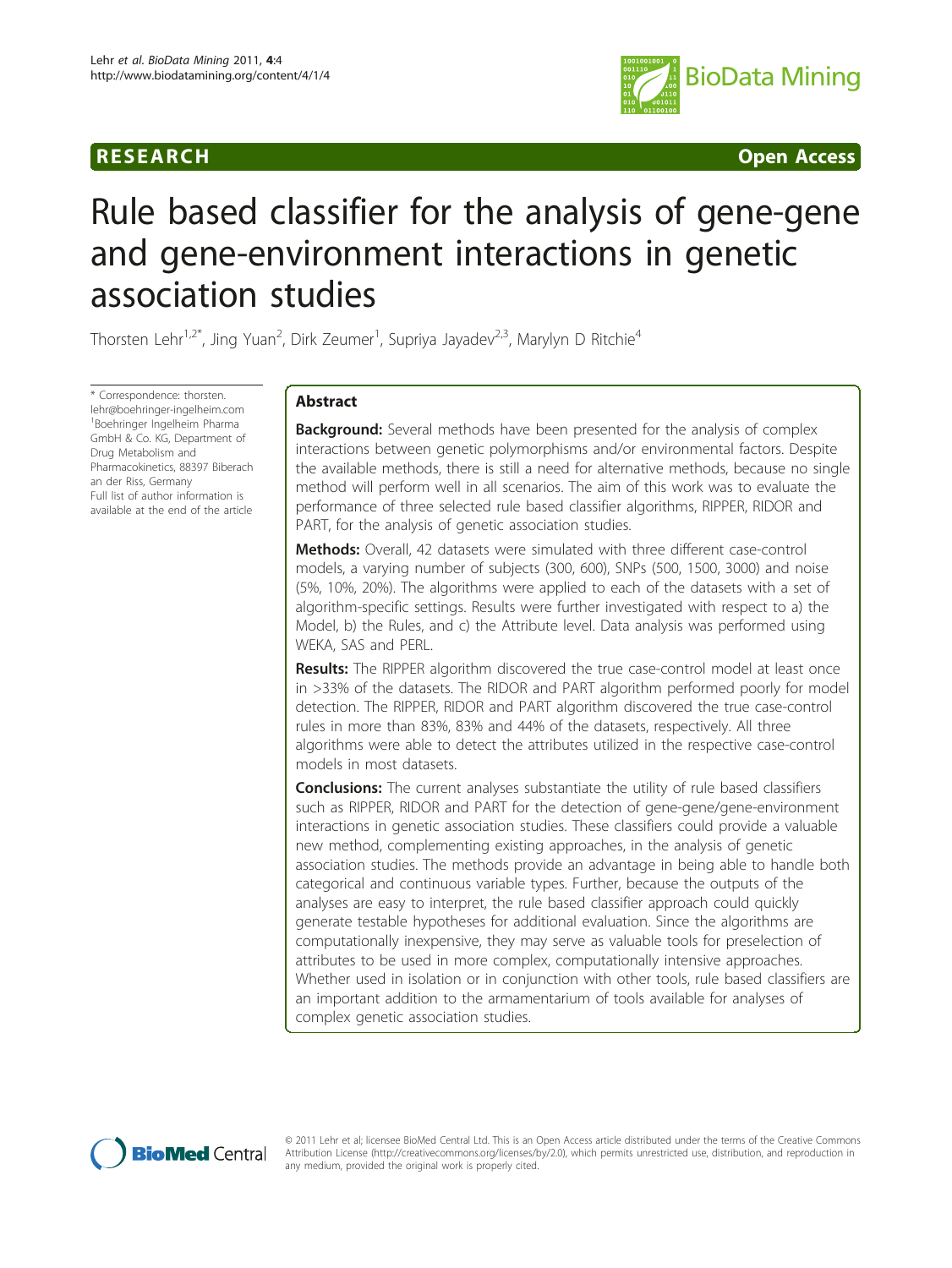# Background

Genetic association studies aim to identify the contribution of genetic polymorphisms to specific phenotypes such as disease status, drug responder status, and adverse drug reactions [[1\]](#page-13-0). Association studies have been gaining interest as genotyping costs have significantly decreased and as more association-based success stories are reported [[2,3\]](#page-13-0).

In addition to the impact of a single genetic locus, more complex interactions between genetic polymorphisms and/or environmental factors, such as age, weight, and drug exposure can provide more accurate models for the prediction of complex phenotypes [[4\]](#page-13-0). Several methods are currently available for the analysis of gene-gene and gene-environment interactions, e.g. random forests, focused interaction testing frameworks, stepwise logistic regression, explicit logistic regression, Multifactor Dimensionality Reduction (MDR) and Neural Networks (NN) [\[5,6](#page-13-0)].

One of the most frequently used algorithm, MDR, allows an exhaustive search for complex interactions [\[7](#page-13-0)]. MDR has a good sensitivity to detect gene-gene and geneenvironment interactions; however, the algorithm faces two challenges. First, large computational resources are required to perform the exhaustive searching, and the search for higher interaction models can be time consuming for large SNP panels (such as genome-wide association studies). Second, continuous variables have to be binned into categories to be considered for analysis, potentially leading to a loss of information. However, there are some approaches to alleviate this problem [[8,9](#page-13-0)]. An alternative approach for the analysis of genetic association studies is the use of neural networks (NN) and their modifications, e.g. genetic programming neural networks (GPNN) [\[10\]](#page-13-0) and grammatical evolution neural networks (GENN) [[11\]](#page-13-0). If well trained, neural network models yield good predictivity and allow for the incorporation of continuous variables. However, neural network models are often perceived to have a "black box character" where deconvoluting the contribution and interaction between genetic markers can be challenging. A recent comparison of methods showed that each method demonstrates strengths and weaknesses and there is still a need for alternative methods, because no single method will perform well in all scenarios [\[4](#page-13-0)].

Thus, rule based classifier algorithms which have proven performance with nongenetic datasets [\[12](#page-13-0)], could provide a valuable complementary method for the analysis of genetic association studies. Rule based classifiers generate classification models using a collection of "if  $\ldots$  then  $\ldots$ " rules [[12](#page-13-0)]. The algorithms are computationally inexpensive, are capable of incorporating categorical and continuous variables and the developed models are usually easy to interpret.

The aim of the current study was to evaluate the performance of three selected rule based classifier algorithms, RIPPER [[13\]](#page-13-0), RIDOR [[14\]](#page-13-0) and PART [\[15](#page-13-0)], for the analysis of genetic association studies. Simulated datasets with varying statistical power and three different case-control models were generated in order to perform these evaluations.

# Methods

#### Algorithms

Three different deterministic rule based classifier algorithms, for which the mathematical background is extensively described in the literature, were evaluated in the current study: (a) RIPPER (Repeated Incremental Pruning to Produce Error Reduction) [[13](#page-13-0)] (b) RIDOR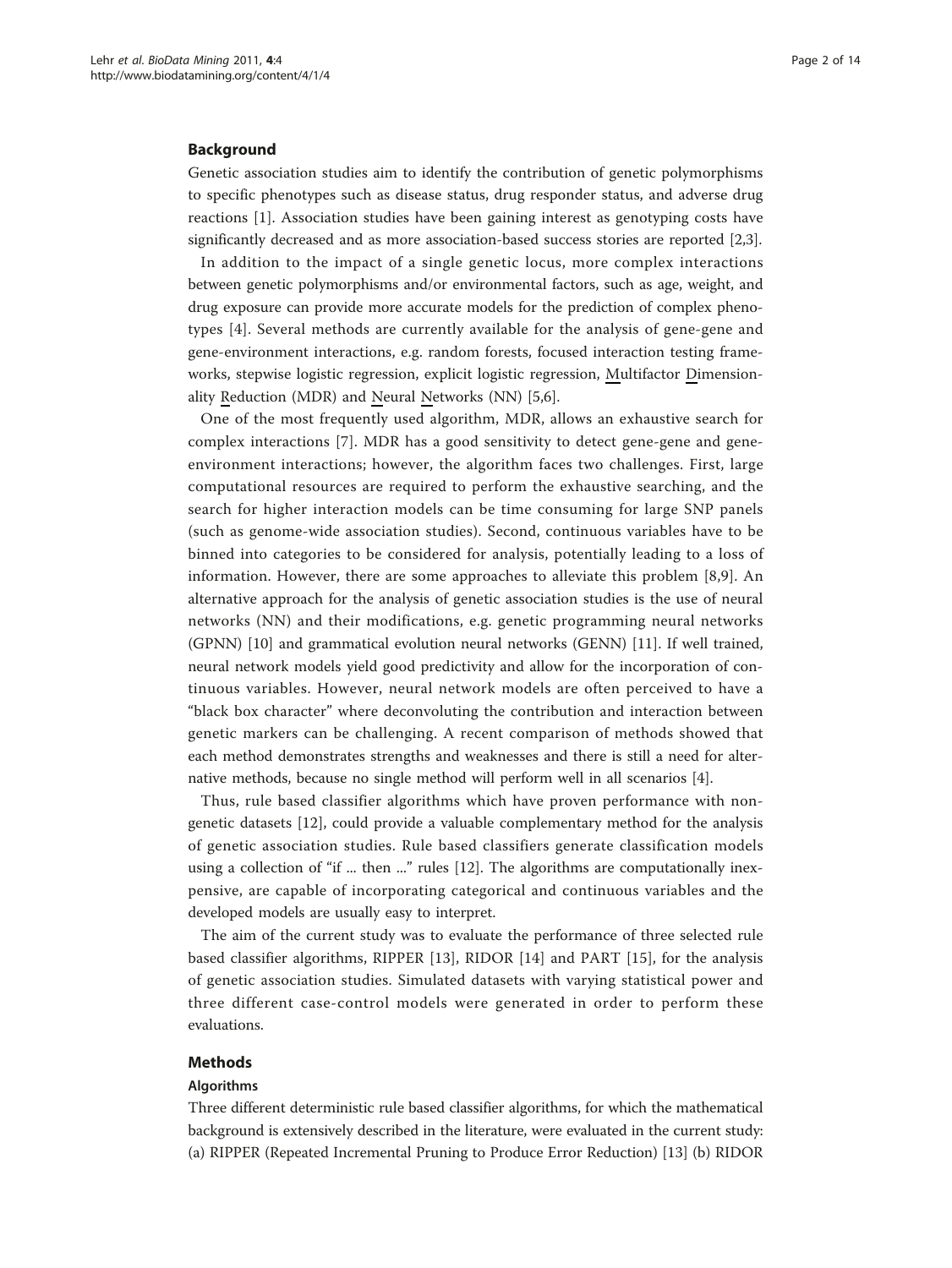(RIpple-DOwn Rule) [[14](#page-13-0)] and (c) PART [[15\]](#page-13-0). The RIPPER algorithm is a direct method, i.e. RIPPER extracts the rules directly from the data. The algorithm progresses through four phases: i) growth, ii) pruning, iii) optimization, iv) selection. In the growth phase, one rule is generated by greedily adding attributes to the rule until the rule meets stopping criteria. In the following prune phase, each rule is incrementally pruned, allowing the pruning of any final sequence of the attributes, until a pruning metric is fulfilled. In the optimization stage each generated rule is further optimized by a) greedily adding attributes to the original rule and b) by independently growing a new rule undergoing a growth and pruning phase, as described above. Finally, in the selection phase, the best rules are kept and the other rules are deleted from the model. RIDOR is also a direct method, first generating a default rule (e.g. "all patients are controls") and then exceptions ("except if  $rs5 =$ AB and  $rs10 = AB$  then patients are cases") to the default rule with the least error rate. The "best" exceptions for each exception are generated and iterated until pure. Thus, a tree-like expansion of exceptions is generated. The exceptions are a set of rules that predict classes other than the default. PART is an indirect method for rule generation. PART generates a pruned decision tree using the C4.5 statistical classifier [[16\]](#page-13-0) in each iteration. From the best tree, the leaves are translated into rules.

In the current study, the WEKA open-source software was used to implement the three rule-based classifier methods [\[17](#page-13-0)]. In WEKA, the RIPPER algorithm is implemented and named as JRIP (i.e. Java implementation of RIPPER).

### Datasets

For the evaluation of the algorithms, three different case-control models (A, B & C) (Table 1) were used for dataset simulation. Model A consisted of four case rules constructed by the interaction of two SNPs, rs5 and rs10. Model B consisted of two case rules constructed by the interaction of rs5 and rs10 and by the interaction between SNP rs15 and the area under the curve (AUC) of a hypothetical compound X, as an environmental factor. For model C cases were assigned randomly without any relationship to a genotype or environmental factor, i.e. a "null model".

The case-control models A, B and C were used to simulate in total 42 various datasets: the number of subjects (300, 600), the number of SNPs (500, 1500, 3000) and the noise of the case-control model with varying false positive (FP) and false negative (FN) rates (5%, 10%, 20%) was varied for models A and B resulting in 18 different datasets for each case-control model (A and B) and 6 different datasets for model C (Table [2](#page-3-0)).

| Model A                                                               | Model B                                                                                       | Model C                                       |
|-----------------------------------------------------------------------|-----------------------------------------------------------------------------------------------|-----------------------------------------------|
| Rule1:                                                                | Rule1:                                                                                        | Rule1:                                        |
| If $rs5 = AA$ and $rs10 = AB$ then Case If $rs5 = BB$ and $rs10 = AA$ | then Case                                                                                     | If random number $>$ "threshold"<br>then Case |
| Rule <sub>2</sub> :                                                   | Rule <sub>2</sub> :                                                                           | Rule 2:                                       |
|                                                                       | If $rs5 = AB$ and $rs10 = AA$ then Case If $rs15 = AA$ and $AUC > 105$ then Case Else Control |                                               |
| Rule3:                                                                | Rule3:                                                                                        |                                               |
| If $rs5 = AB$ and $rs10 = BB$ then Case Else Control                  |                                                                                               |                                               |
| Rule4:                                                                |                                                                                               |                                               |
| If $rs5 = BB$ and $rs10 = AB$ then Case                               |                                                                                               |                                               |
| Rule 5:                                                               |                                                                                               |                                               |
| Flse Control                                                          |                                                                                               |                                               |

| Table 1 Case-Control Models |  |
|-----------------------------|--|
|-----------------------------|--|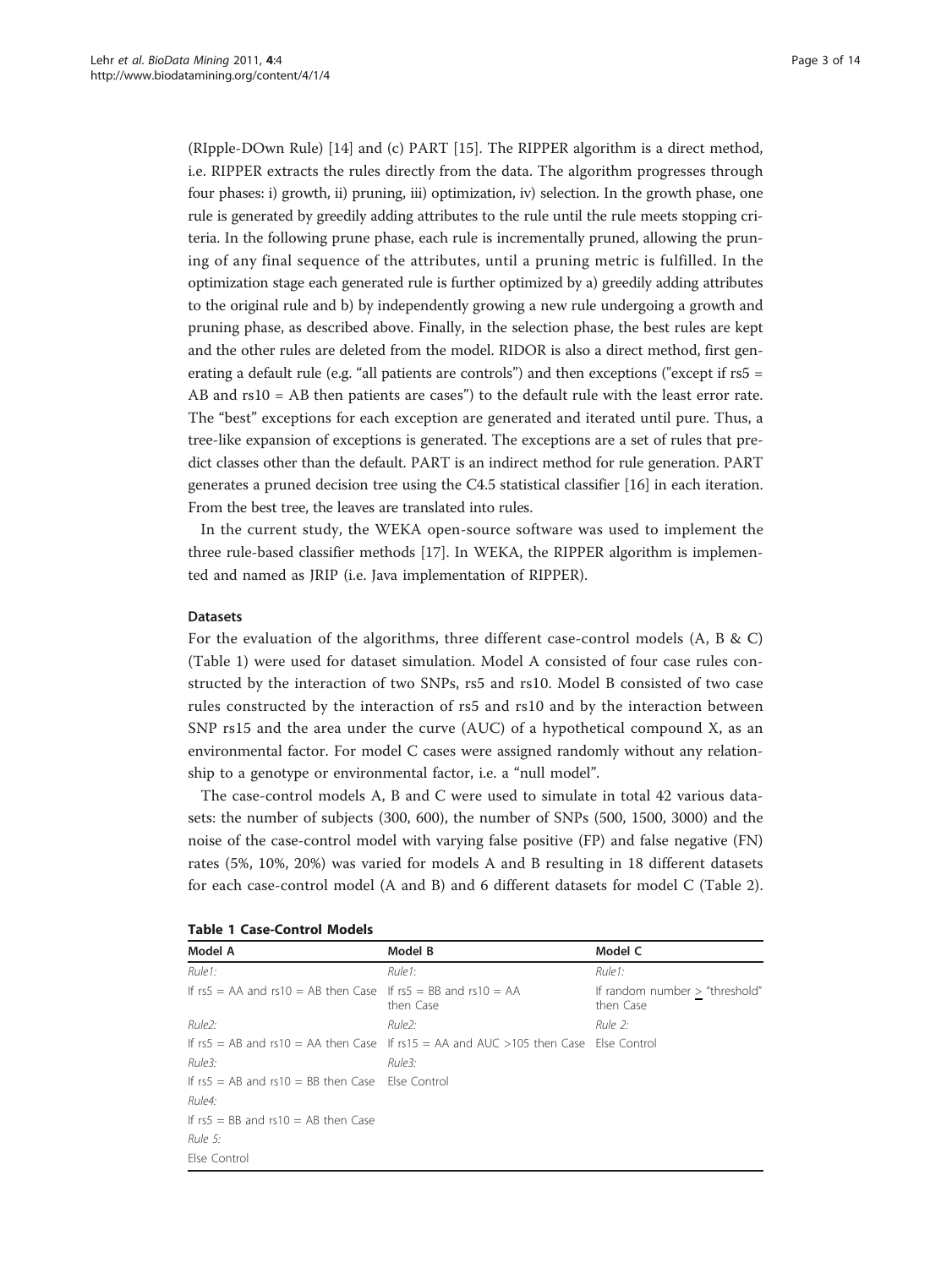| Dataset        | Model        | # SNPs | #Patients <sup>\$</sup> | Ratio Control/Case | FP [%] | FN [%] |
|----------------|--------------|--------|-------------------------|--------------------|--------|--------|
| $\mathbf{1}$   | $\mathsf{A}$ | 500    | 300                     | $\overline{2}$     | 5      | 5      |
| $\overline{2}$ | Α            | 1500   | 300                     | $\overline{2}$     | 5      | 5      |
| $\overline{3}$ | A            | 3000   | 300                     | $\sqrt{2}$         | 5      | 5      |
| $\overline{4}$ | A            | 500    | 600                     | $\overline{2}$     | 5      | 5      |
| 5              | A            | 1500   | 600                     | $\overline{2}$     | 5      | 5      |
| 6              | A            | 3000   | 600                     | $\overline{2}$     | 5      | 5      |
| 7              | Α            | 500    | 300                     | $\overline{2}$     | 10     | 10     |
| 8              | A            | 1500   | 300                     | $\overline{c}$     | $10$   | 10     |
| 9              | A            | 3000   | 300                     | $\overline{2}$     | 10     | 10     |
| 10             | Α            | 500    | 600                     | $\overline{2}$     | 10     | 10     |
| 11             | A            | 1500   | 600                     | $\overline{2}$     | $10$   | 10     |
| 12             | Α            | 3000   | 600                     | $\overline{2}$     | 10     | 10     |
| 13             | Α            | 500    | 300                     | $\overline{c}$     | 20     | 20     |
| 14             | A            | 1500   | 300                     | $\overline{2}$     | 20     | 20     |
| 15             | Α            | 3000   | 300                     | $\overline{2}$     | 20     | 20     |
| 16             | Α            | 500    | 600                     | $\overline{2}$     | 20     | 20     |
| 17             | A            | 1500   | 600                     | $\overline{2}$     | 20     | 20     |
| 18             | A            | 3000   | 600                     | $\overline{2}$     | 20     | 20     |
| 19             | $\mathsf B$  | 500    | $150 + 150$             | $\overline{2}$     | 5      | 5      |
| 20             | B            | 1500   | $150 + 150$             | $\overline{2}$     | 5      | 5      |
| 21             | B            | 3000   | $150 + 150$             | $\overline{2}$     | 5      | 5      |
| 22             | B            | 500    | 300+300                 | $\overline{2}$     | 5      | 5      |
| 23             | Β            | 1500   | $300 + 300$             | $\overline{2}$     | 5      | 5      |
| 24             | B            | 3000   | 300+300                 | $\overline{2}$     | 5      | 5      |
| 25             | Β            | 500    | $150 + 150$             | $\overline{2}$     | 10     | 10     |
| 26             | Β            | 1500   | $150 + 150$             | $\overline{2}$     | 10     | 10     |
| 27             | Β            | 3000   | $150 + 150$             | $\overline{2}$     | 10     | 10     |
| 28             | Β            | 500    | $300 + 300$             | $\overline{c}$     | $10$   | 10     |
| 29             | B            | 1500   | 300+300                 | $\overline{2}$     | 10     | 10     |
| 30             | B            | 3000   | 300+300                 | $\overline{2}$     | 10     | 10     |
| 31             | B            | 500    | $150 + 150$             | $\overline{2}$     | 20     | 20     |
| 32             | Β            | 1500   | $150 + 150$             | $\overline{2}$     | 20     | 20     |
| 33             | B            | 3000   | $150 + 150$             | $\overline{c}$     | 20     | 20     |
| 34             | Β            | 500    | 300+300                 | $\overline{c}$     | 20     | 20     |
| 35             | B            | 1500   | 300+300                 | $\overline{2}$     | 20     | 20     |
| 36             | B            | 3000   | 300+300                 | $\overline{2}$     | 20     | 20     |
| 37             | C            | 500    | 300                     | $\overline{2}$     | n.a.   | n.a.   |
| 38             | $\subset$    | 1500   | 300                     | $\sqrt{2}$         | n.a.   | n.a.   |
| 39             | $\subset$    | 3000   | 300                     | $\overline{2}$     | n.a.   | n.a.   |
| $40\,$         | $\subset$    | 500    | 600                     | $\sqrt{2}$         | n.a.   | n.a.   |
| 41             | $\subset$    | 1500   | 600                     | $\overline{c}$     | n.a.   | n.a.   |
| 42             | C            | 3000   | 600                     | $\overline{2}$     | n.a.   | n.a.   |

# <span id="page-3-0"></span>Table 2 Datasets investigated

 $\frac{1}{2}$  For case rule A patients are equally distributed for the 4 case rules; for case rule B the first number indicates the number for rule 1, the second number for rule 2; n.a: not applicable.

SNPs simulated in the datasets were named with a consecutive dbSNP [[18\]](#page-13-0) reference SNP identifier number (rs) from rs1 to rs1200. The reported rs numbers do not refer to their biological functionality as described in the dbSNP database [[18](#page-13-0)]. For all other SNPs not used in the case-control models, no influence on the phenotype (i.e. case status) was assumed. The genotype frequencies were simulated randomly, uncorrelated and under assumption of Hardy-Weinberg Equilibrium (HWE) [[19-21](#page-13-0)]. For the minor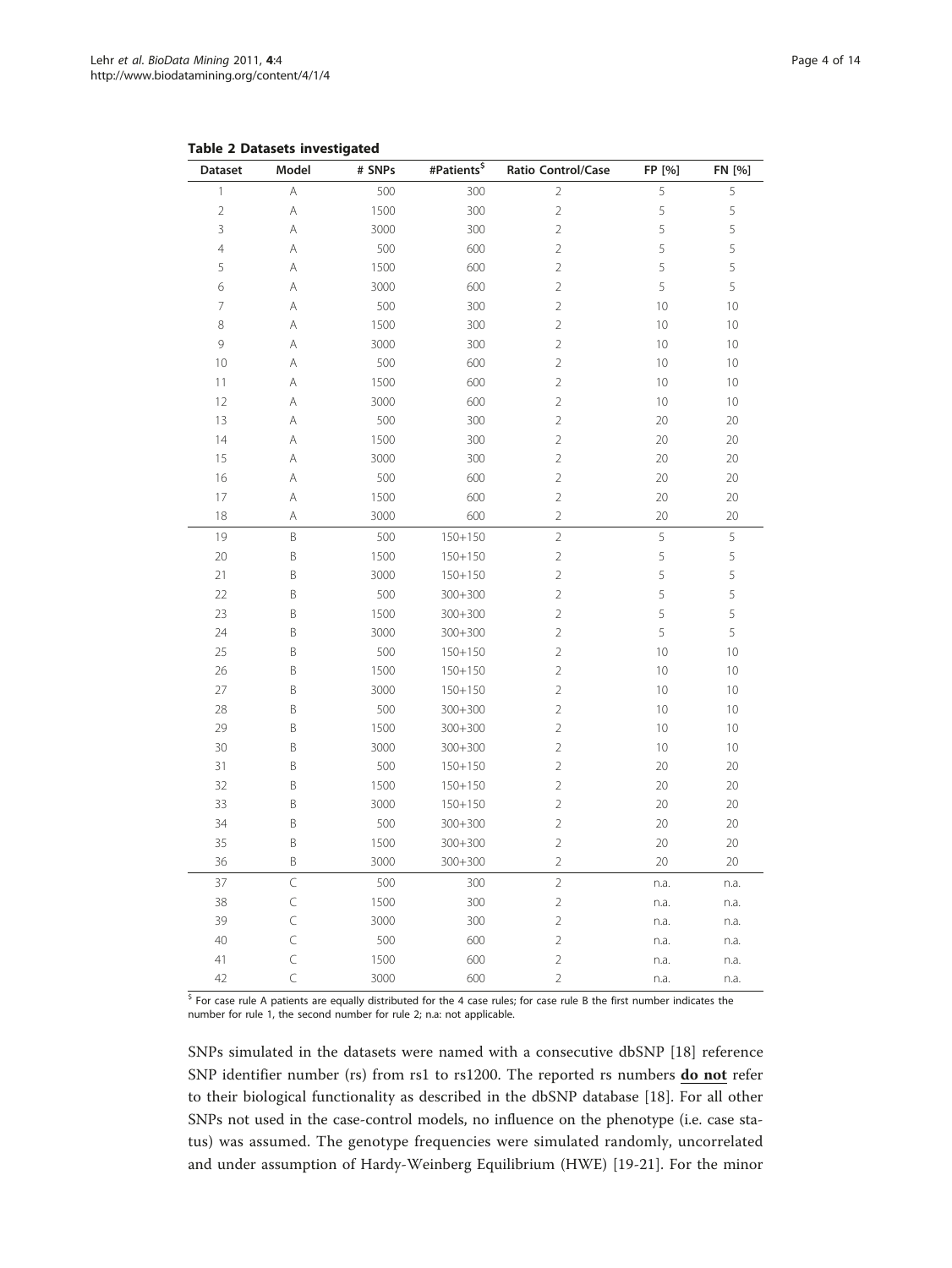<span id="page-4-0"></span>allele frequency (MAF) [[22\]](#page-13-0) a uniform distribution was selected ranging from 0 - 0.5 with randomly varying minor alleles. The environmental factor AUC was simulated by a uniform distribution with medians at 110 and 95 resulting in a binomial distribution of the AUC. For the simulation of each of the 42 datasets different random seeds were used. Dataset generation was performed using SAS (SAS Institute Inc., Cary, NC, V 9.1.3). Simulated datasets are available upon request.

# Data Analysis

Data analyses were performed using WEKA, version 3.7.0. For each algorithm, a varying set of algorithm specific options was applied resulting in 18, 30, and 9 different settings for RIPPER, PART and RIDOR, respectively (Table 3). The settings were chosen based on theoretical evaluations and based on previous experiences with the algorithms on similar datasets. Each of the settings (Table 3) was applied to each of the 42 simulated datasets (Table [2\)](#page-3-0) using WEKA (command line mode). A customized Perl script

|  | <b>Table 3 Settings of Algorithm Options</b> |  |  |  |
|--|----------------------------------------------|--|--|--|
|--|----------------------------------------------|--|--|--|

| Nr             | <b>RIPPER</b>         | <b>RIDOR</b>          | <b>PART</b>            |
|----------------|-----------------------|-----------------------|------------------------|
| $\mathbf{1}$   | -F 3 -N 2.0 -O 10     | -F 3 -S 1 -N 2.0 -A   | $-R - B - M 2 - N 3$   |
| 2              | -F 3 -N 5.0 -O 10     | -F 3 -S 1 -N 5.0 -A   | $-R - B - M 5 - N 3$   |
| 3              | -F 3 -N 10.0 -O 10    | -F 3 -S 1 -N 10.0 -A  | -R -B -M 10 -N 3       |
| $\overline{4}$ | -F 10 -N 2.0 -O 10    | -F 10 -S 1 -N 2.0 -A  | $-R - B - M 2 - N 10$  |
| 5              | -F 10 -N 5.0 -O 10    | -F 10 -S 1 -N 5.0 -A  | $-R - B - M 5 - N 10$  |
| 6              | -F 10 -N 10.0 -O 10   | -F 10 -S 1 -N 10.0 -A | -R -B -M 10 -N 10      |
| 7              | -F 100 -N 2.0 -O 10   | -F 20 -S 1 -N 2.0 -A  | -R -B -M 2 -N 100      |
| 8              | -F 100 -N 5.0 -O 10   | -F 20 -S 1 -N 5.0 -A  | $-R - B - M 5 - N 100$ |
| 9              | -F 100 -N 10.0 -O 10  | -F 20 -S 1 -N 10.0 -A | -R -B -M 10 -N 100     |
| 10             | -F 3 -N 2.0 -O 100    |                       | $-R - M 2 - N 3$       |
| 11             | -F 3 -N 5.0 -O 100    |                       | $-R - M 5 - N 3$       |
| 12             | -F 3 -N 10.0 -O 100   |                       | -R -M 10 -N 3          |
| 13             | -F 10 -N 2.0 -O 100   |                       | -R -M 2 -N 10          |
| 14             | -F 10 -N 5.0 -O 100   |                       | $-R - M 5 - N 10$      |
| 15             | -F 10 -N 10.0 -O 100  |                       | -R -M 10 -N 10         |
| 16             | -F 100 -N 2.0 -O 100  |                       | -R -M 2 -N 100         |
| 17             | -F 100 -N 5.0 -O 100  |                       | -R -M 5 -N 100         |
| 18             | -F 100 -N 10.0 -O 100 |                       | -R -M 10 -N 100        |
| 19             |                       |                       | -B -M 2 -C 0.25        |
| 20             |                       |                       | $-B - M 2 - C 0.1$     |
| 21             |                       |                       | -B -M 5 -C 0.25        |
| 22             |                       |                       | $-B - M 5 - C 0.1$     |
| 23             |                       |                       | -B -M 10 -C 0.25       |
| 24             |                       |                       | -B -M 10 -C 0.1        |
| 25             |                       |                       | -M 2 -C 0.25           |
| 26             |                       |                       | $-M 2 - C 0.1$         |
| 27             |                       |                       | -M 5 -C 0.25           |
| 28             |                       |                       | $-M 5 - C 0.1$         |
| 29             |                       |                       | -M 10 -C 0.25          |
| 30             |                       |                       | -M 10 -C 0.1           |
|                |                       |                       |                        |

RIPPER: F: number of folds for reduced error pruning; N: minimal weights of instances within a split; O: number of optimization runs.

RIDOR: F: number of folds for reduced error pruning; S: number of shuffles for randomization; A: Flag set to use the error rate of all the data to select the default class in each step. N: minimal weight of instances within a split. PART: C: confidence threshold for pruning; M: minimum number of instances per leaf; R: use reduced error pruning; N: number of folds for reduced error pruning; B: Use binary splits for nominal attributes.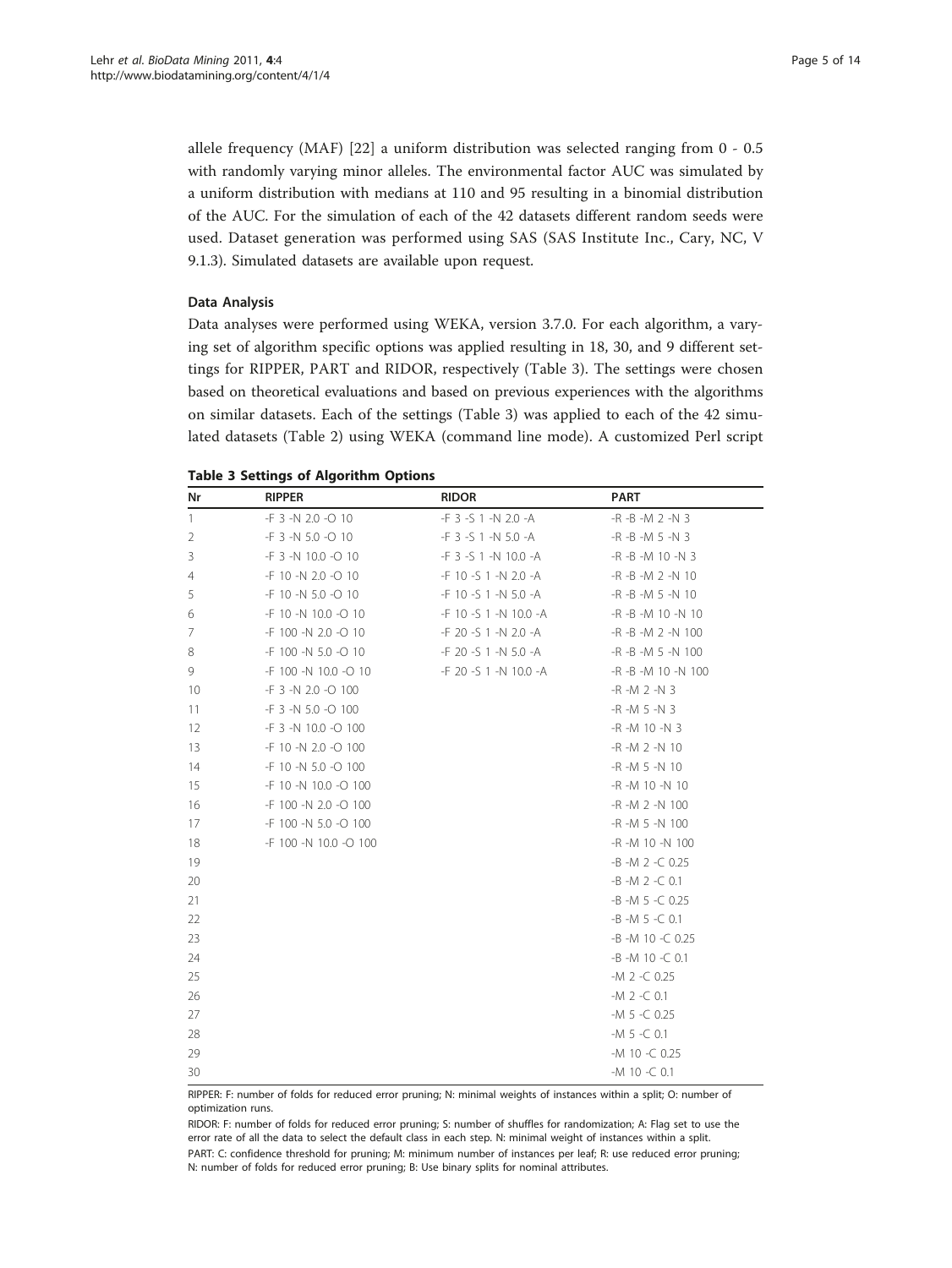was used to extract the most important information (e.g. file name, model, statistics, etc.) from the WEKA result files and to summarize the information in a comma separated file. A grading system (A - D) was created (Table 4), to further compare the results at three different levels: a) the Model level, b) the Rules level, and c) the Attribute level.

On the Model level, each developed model was compared to the true model. At the Rules level, each rule was extracted individually from each developed model and compared to the true case-control rule. At both levels, the "best" grade was always assigned to each model, where A is better than B, B better than C, etc.

On the Attribute level, all SNPs and other attributes used as case-control predictors were extracted from the respective models. The appearance of each marker was counted for each dataset and algorithm. The most frequent marker was ranked as  $1<sup>st</sup>$ , the second most frequent marker was ranked as  $2<sup>nd</sup>$ , and so forth. Subsequently, the grading system was applied (Table 4). If the attribute ranking fulfilled a grading specification, the dataset and algorithm was assigned the "best" grade, where A is better than B, B better than C, etc. For the evaluation of the "null model" (model C), the same procedure as described above was applied. The true model was assumed to be either model A and/or model B. For the rule and attribute evaluation, the respective rules and attributes from models A and/or B were applied.

# Results

In total, 2394 models ( $= 42$  datasets  $\times 57$  algorithm options) were generated and analyzed as described in the methods section. A summary statistic on the number of rules

|           | Grade Model                                                                                                                                                                                                                           | <b>Rules</b>                                                                                                                                                                   | <b>Attribute</b>                                                                                                                                                                                                                                  |
|-----------|---------------------------------------------------------------------------------------------------------------------------------------------------------------------------------------------------------------------------------------|--------------------------------------------------------------------------------------------------------------------------------------------------------------------------------|---------------------------------------------------------------------------------------------------------------------------------------------------------------------------------------------------------------------------------------------------|
| A         | 100% accordance<br>Example:<br>If $rs5 = BB$ and $rs10 = AA$ then<br>Case: If $rs15 = AA$ and $AUC > 105$<br>then Case; Else Control                                                                                                  | 100% accordance<br>Example:<br>If $rs5 = BB$ and $rs10 = AA$<br>then Case                                                                                                      | All attributes were present (i.e.<br>detected) and ranked as most<br>frequent, i.e. top 2 for model A<br>and top 4 for model B.<br>Example:<br>$rs5 \rightarrow Nr. 1; rs10 \rightarrow Nr. 3; rs15 \rightarrow$<br>Nr.2; $AUC \rightarrow Nr. 4$ |
| B         | One attribute was missing or an<br>additional attribute was identified<br>by the generated model<br>Example:<br>If $rs5 = BB$ and $rs10 = AA$ and $rs234$<br>$=$ BB then Case; If $rs15 = AA$ and<br>AUC >105 then Case; Else Control | One attribute was missing or<br>an additional attribute was<br>identified by the generated<br>model<br>Example:<br>If $rs5 = BB$ and $rs10 = AA$ and<br>$rs234 = BB$ then Case | All attributes were present but not<br>ranked as most frequent<br>Example:<br>$rs5 \rightarrow Nr. 5$ ; $rs10 \rightarrow Nr. 3$ ; $rs15 \rightarrow$<br>Nr.7; AUC $\rightarrow$ Nr. 4                                                            |
| $\subset$ | Two attributes were different<br>between the generated and the<br>true model.<br>Example:<br>If $rs5 = BB$ and $rs10 = AA$ and<br>$rs234 = BB$ then Case; If $rs15 = AA$<br>and AUC >105 and $rs56 = AA$ then<br>Case; Else Control   | Two attributes were different<br>between the generated and<br>the true model<br>Example:<br>If $rs5 = BB$ and $rs234 = BB$<br>then Case                                        | One attribute was not present,<br>remaining attributes were present<br>and rank was not considered<br>Example:<br>$rs5 \rightarrow not detected; rs10, rs15 and$<br>$AUC \rightarrow detected$                                                    |
| D         | Three attributes were different<br>between the generated and the<br>true model<br>Example:<br>If $rs5 = BB$ and $rs234 = BB$ and $rs56 =$<br>AA then Case; If $rs15 = AA$ and $AUC$<br>>105 then Case; Else Control                   | Three attributes were<br>different between the<br>generated and the true<br>model<br>Example:<br>If $rs5 = BB$ and $rs56 = AA$ and<br>$rs234 = BB$ then Case                   | Two attributes were not present,<br>remaining attributes were present<br>and ranked as most frequent<br>Example:<br>rs5 and AUC $\rightarrow$ not detected; rs10<br>and $rs15 \rightarrow$ detected                                               |

#### Table 4 Grading System

Comparison of the generated versus true model, rules and attributes. (Model B was used for the example.)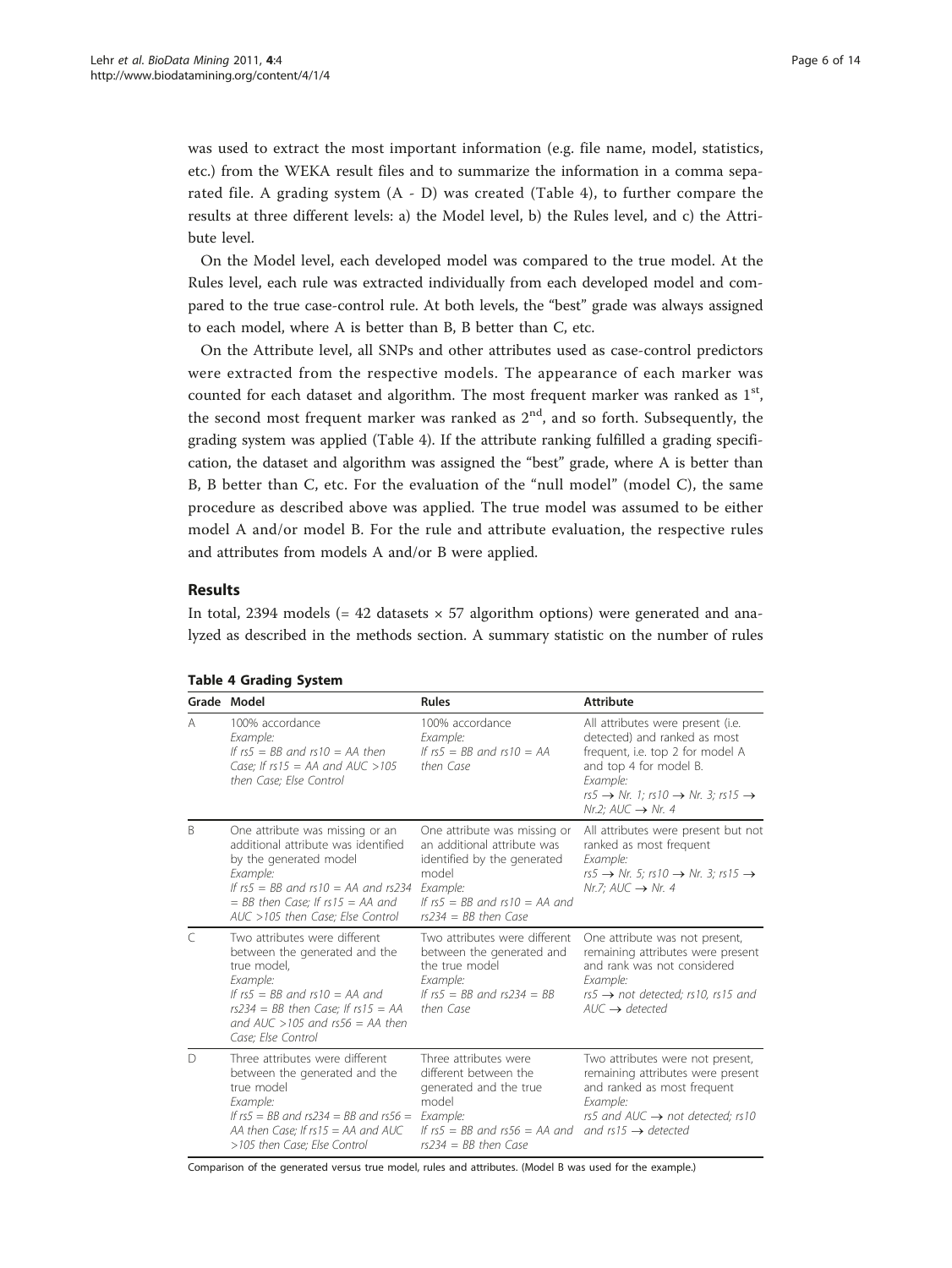per model and the number of attributes per model is presented in Table 5. A qualitative summary of the results is shown in Table [6.](#page-7-0) Detailed quantitative results at the Model, Rule and Attribute level are presented in Tables [7](#page-8-0), [8,](#page-9-0) & [9](#page-10-0).

# Models Level Analyses

The models generated had in median 4 to 47 unique attributes per model (Table 5). The RIPPER algorithm utilized the fewest number of attributes (median: 4 to 15) whereas RIDOR and PART had a significantly higher number of attributes per model (median: 16 to 47). The number of attributes was approximately two times higher for the "null model" (model C) compared to models A and B. The number of rules per model was comparable between all three algorithms (median: 3 to 9.5).

The RIPPER algorithm performed well and was able to discover the true model (Grade A) at least once, 33% of the time with case-control model A and 56% of the time with case-control model B (Table [6\)](#page-7-0). The RIDOR and PART algorithm performed poorly in model detection. Case-control model A was not discovered in any dataset by the two algorithms. Case-control model B was identified at least once in 11% and 33% of the datasets by RIDOR and PART, respectively.

When minor deviations from the true model were considered (Grades B - D), RIP-PER was again able to detect significantly more models compared to the RIDOR and PART algorithms. Overall, case-control model B was better discovered by all three algorithms, compared to case-control model A. None of the methods detected for model C a false positive finding.

Table [7](#page-8-0) provides a detailed summary of model level algorithm performance. In general, algorithms performed worse if the power of the dataset decreased, i.e. less subjects and/or more SNPs and/or higher FP/FN rates.

# Rules Level Analyses

At the rules level, the RIPPER algorithm performed well and was able to discover the true case rules (Grade A) at least once, 83% of the time with case-control model A and 100% of the time with case-control model B (Table [6\)](#page-7-0). The RIDOR and PART algorithms also

|                                    |                    |                | <b>RIPPER</b>  |                |                | <b>RIDOR</b>   |                |                | <b>PART</b>    |                |
|------------------------------------|--------------------|----------------|----------------|----------------|----------------|----------------|----------------|----------------|----------------|----------------|
|                                    |                    | Model<br>A     | Model<br>В     | Model<br>c     | Model<br>А     | Model<br>В     | Model<br>c     | Model<br>A     | Model<br>B     | Model<br>c     |
| #                                  | Min                | 1              | 3              | 1              | $\overline{2}$ | 3              | 1              | 1              | 1              | $\overline{2}$ |
| Attributes* per<br>model           | 5th<br>Percentile  | $\overline{2}$ | 3              | 1              | $\overline{4}$ | 5              | $\overline{4}$ | $\overline{2}$ | $\overline{4}$ | 7              |
|                                    | Median             | $\overline{7}$ | $\overline{4}$ | 15             | 16             | 17             | 28             | 24             | 24             | 47             |
|                                    | 95th<br>Percentile | 28             | 13             | 42             | 46             | 50             | 70             | 102            | 109            | 144            |
|                                    | Max                | 43             | 21             | 63             | 65             | 62             | 73             | 245            | 240            | 259            |
| # rules <sup>\$</sup> per<br>model | Min                | $\overline{2}$ | 3              | $\mathcal{P}$  | 3              | 3              | 1              | 1              | 1              | 1              |
|                                    | 5th<br>Percentile  | 3              | 3              | $\overline{2}$ | $\overline{4}$ | $\overline{4}$ | $\overline{2}$ | $\overline{2}$ | $\overline{2}$ | 1              |
|                                    | Median             | 6              | 3              | 6              | 8              | 8              | 9.5            | $\overline{7}$ | 6              | 9              |
|                                    | 95th<br>Percentile | 11             | 7              | 14             | 16             | 17             | 19             | 25.5           | 24.5           | 37.5           |
|                                    | Max                | 16             | 9              | 18             | 20             | 20             | 20             | 45             | 43             | 46             |

### Table 5 Statistics

\* unique SNP or unique environmental variable; \$ Case and control rules combined.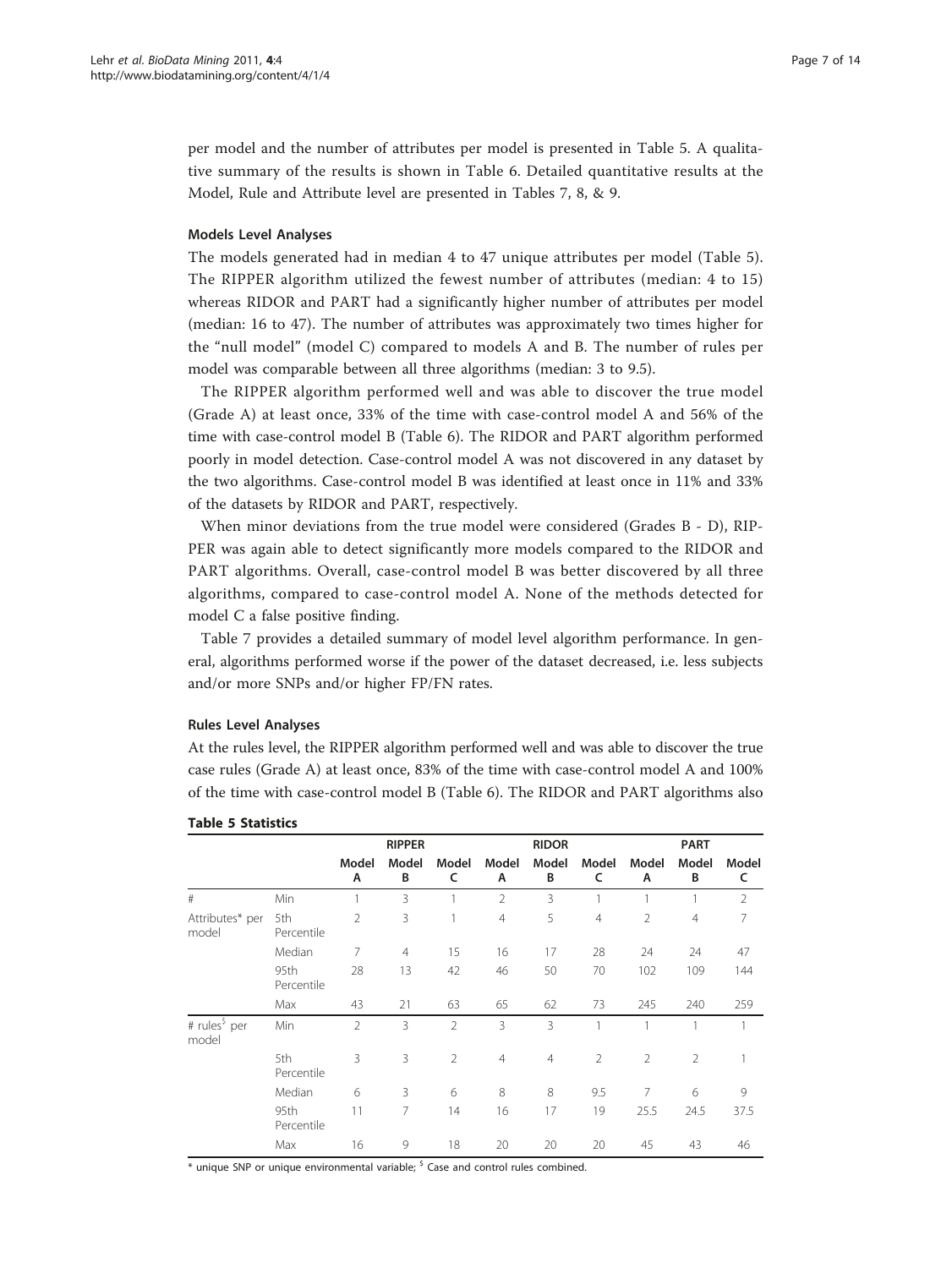# <span id="page-7-0"></span>Table 6 Qualitative Results - Summary

|                         |              |            | <b>RIPPER</b> |           |            | <b>RIDOR</b> |           |            | <b>PART</b> |           |
|-------------------------|--------------|------------|---------------|-----------|------------|--------------|-----------|------------|-------------|-----------|
| <b>Evaluation Level</b> | Grade        | Model<br>A | Model B       | Model C   | Model<br>A | Model B      | Model C   | Model<br>А | Model B     | Model C   |
| <b>Models</b>           | A            | 33% (6)    | 56% (10)      | $0\%$ (0) | $0\%$ (0)  | $11\%$ (2)   | $0\%$ (0) | $0\%$ (0)  | 33% (6)     | $0\%$ (0) |
|                         | B            | 33% (6)    | 50% (9)       | $0\%$ (0) | $0\%$ (0)  | $6\%$ (1)    | $0\%$ (0) | $0\%$ (0)  | 33% (6)     | $0\%$ (0) |
|                         |              | $22\%$ (4) | 56% (10)      | $0\%$ (0) | $0\%$ (0)  | $6\%$ (1)    | $0\%$ (0) | $0\%$ (0)  | $22\%$ (4)  | $0\%$ (0) |
|                         | D            | $6\%$ (1)  | $22\%$ (4)    | $0\%$ (0) | $0\%$ (0)  | $17\%$ (3)   | $0\%$ (0) | $6\%$ (1)  | $11\%$ (2)  | $0\%$ (0) |
| Rules                   | A            | 83% (15)   | 100% (18)     | $0\%$ (0) | 83% (15)   | 94% (17)     | $0\%$ (0) | 44% (8)    | 78% (14)    | $0\%$ (0) |
|                         | B            | 89% (16)   | 72% (13)      | $0\%$ (0) | 94% (17)   | 100% (18)    | $0\%$ (0) | 50% (9)    | 100% (18)   | $0\%$ (0) |
|                         |              | 67% (12)   | 67% (12)      | $0\%$ (0) | 56% (10)   | 100% (18)    | $0\%$ (0) | 78% (14)   | 89% (16)    | $0\%$ (0) |
|                         | D            | 50% (9)    | 56% (10)      | $0\%$ (0) | 67% (12)   | 100% (18)    | $0\%$ (0) | 56% (10)   | 94% (17)    | $0\%$ (0) |
| Attributes              | A            | 83% (15)   | 56% (10)      | $0\%$ (0) | 50% (9)    | 72% (13)     | $0\%$ (0) | $11\%$ (2) | $0\%$ (0)   | $0\%$ (0) |
|                         | <sub>B</sub> | 17% (3)    | 28% (5)       | $0\%$ (0) | 50% (9)    | 17% (3)      | $0\%$ (0) | 61% (11)   | 78% (14)    | $0\%$ (0) |
|                         |              | $0\%$ (0)  | 17% (3)       | $0\%$ (0) | $0\%$ (0)  | $11\%$ (2)   | $0\%$ (0) | $6\%$ (1)  | 22% (4)     | $0\%$ (0) |
|                         | D            | $0\%$ (0)  | $0\%$ (0)     | $0\%$ (0) | $0\%$ (0)  | $0\%$ (0)    | $0\%$ (0) | $22\%$ (4) | $0\%$ (0)   | $0\%$ (0) |

Summary of the results, separated by algorithm, case-control model, and grading. Number represents the percent frequency of datasets where a respective grade was achieved at least once (absolute number is in brackets).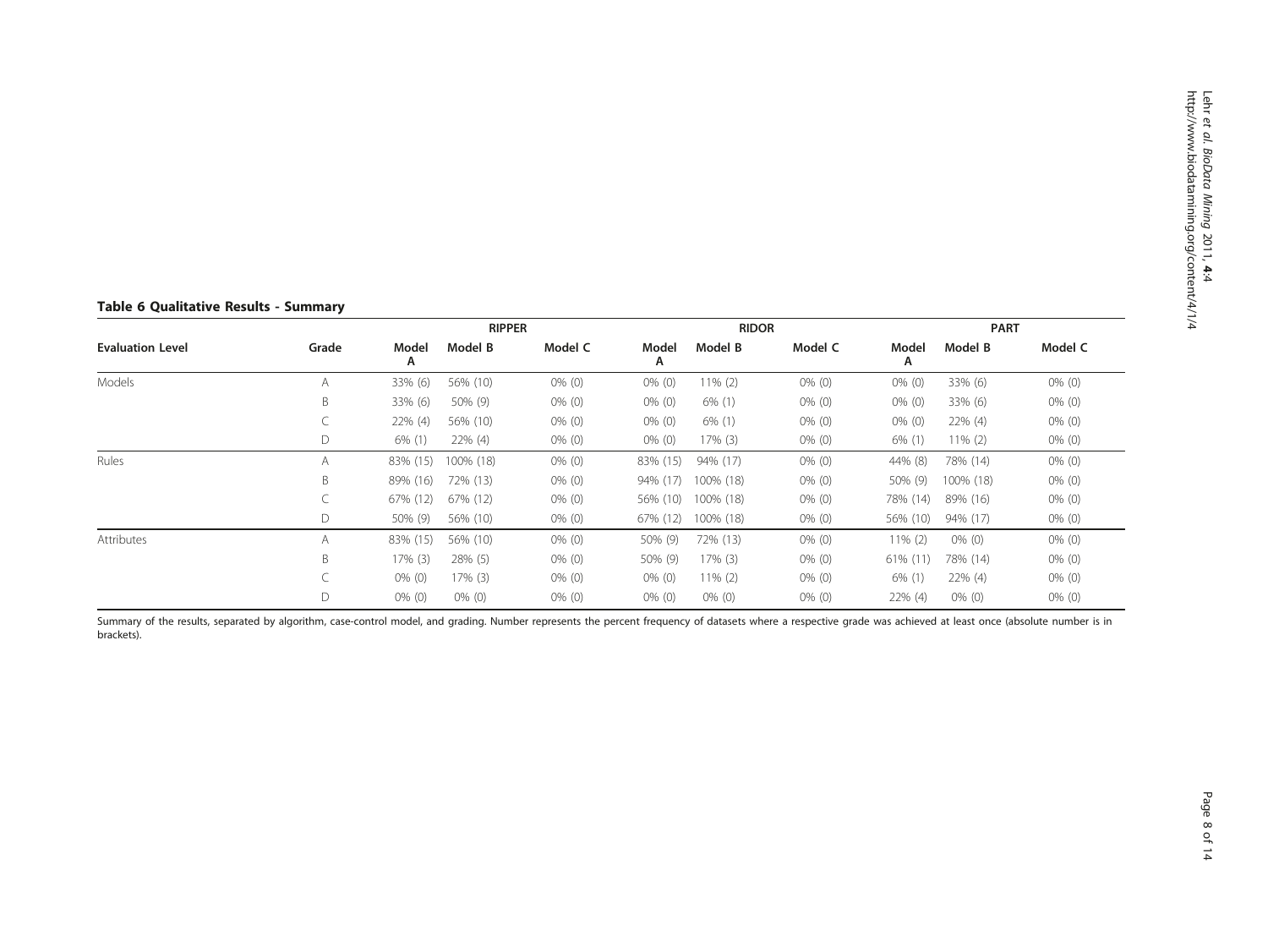|           |                |             |                 |           |                | <b>RIPPER</b>  |              |   |   |              | <b>RIDOR</b> |   |   |   | <b>PART</b> |              |
|-----------|----------------|-------------|-----------------|-----------|----------------|----------------|--------------|---|---|--------------|--------------|---|---|---|-------------|--------------|
| Model     | <b>Dataset</b> | <b>SNPs</b> | <b>Patients</b> | Error [%] | A              | В              | c            | D | A | В            | $\mathsf C$  | D | A | В | c           | D            |
| A         | 1              | 500         | 300             | 5         | $\mathbf{0}$   | $\mathbb{1}$   | 7            | 0 | 0 | 0            | 0            | 0 | 0 | 0 | 0           | $\circ$      |
| A         | $\overline{2}$ | 1500        | 300             | 5         | $\circ$        | 0              | 0            | 0 | 0 | 0            | 0            | 0 | 0 | 0 | 0           | 2            |
| A         | 3              | 3000        | 300             | 5         | $\circ$        | 0              | 0            | 0 | 0 | 0            | 0            | 0 | 0 | 0 | 0           | 0            |
| A         | $\overline{4}$ | 500         | 600             | 5         | 3              | $\mathbf{1}$   | 0            | 0 | 0 | 0            | 0            | 0 | 0 | 0 | 0           | 0            |
| A         | 5              | 1500        | 600             | 5         | 7              | 5              | 0            | 0 | 0 | 0            | 0            | 0 | 0 | 0 | 0           | 0            |
| A         | 6              | 3000        | 600             | 5         | 1              | 2              | 2            | 0 | 0 | 0            | 0            | 0 | 0 | 0 | 0           | 0            |
| A         | 7              | 500         | 300             | 10        | $\mathbf{0}$   | 0              | 0            | 0 | 0 | 0            | 0            | 0 | 0 | 0 | 0           | 0            |
| A         | 8              | 1500        | 300             | 10        | $\circ$        | $\mathbf{1}$   | 0            | 0 | 0 | 0            | 0            | 0 | 0 | 0 | 0           | 0            |
| A         | 9              | 3000        | 300             | 10        | 0              | 0              | 0            | 0 | 0 | 0            | 0            | 0 | 0 | 0 | 0           | 0            |
| A         | 10             | 500         | 600             | 10        | 8              | 0              | 1            | 0 | 0 | 0            | 0            | 0 | 0 | 0 | 0           | 0            |
| A         | 11             | 1500        | 600             | 10        | $\circ$        | 0              | 0            | 7 | 0 | 0            | 0            | 0 | 0 | 0 | 0           | 0            |
| A         | 12             | 3000        | 600             | 10        | 1              | 0              | $\mathbf{1}$ | 0 | 0 | 0            | 0            | 0 | 0 | 0 | 0           | 0            |
| A         | 13             | 500         | 300             | 20        | $\circ$        | 0              | 0            | 0 | 0 | 0            | 0            | 0 | 0 | 0 | 0           | 0            |
| A         | 14             | 1500        | 300             | 20        | $\circ$        | 0              | 0            | 0 | 0 | 0            | 0            | 0 | 0 | 0 | 0           | 0            |
| A         | 15             | 3000        | 300             | 20        | $\circ$        | 0              | 0            | 0 | 0 | 0            | 0            | 0 | 0 | 0 | 0           | 0            |
| A         | 16             | 500         | 600             | 20        | 6              | 3              | 0            | 0 | 0 | 0            | 0            | 0 | 0 | 0 | 0           | 0            |
| A         | 17             | 1500        | 600             | 20        | $\circ$        | 0              | 0            | 0 | 0 | 0            | 0            | 0 | 0 | 0 | 0           | 0            |
| A         | 18             | 3000        | 600             | 20        | 0              | 0              | 0            | 0 | 0 | 0            | 0            | 0 | 0 | 0 | 0           | 0            |
| B         | 19             | 500         | $150 + 150$     | 5         | 11             | 7              | 0            | 0 | 2 | 0            | 1            | 0 | 1 | 1 | 0           | $\circ$      |
| B         | 20             | 1500        | $150 + 150$     | 5         | 15             | 0              | 3            | 0 | 0 | $\mathbf{1}$ | 0            | 0 | 2 | 0 | 0           | 0            |
| B         | 21             | 3000        | $150 + 150$     | 5         | $\overline{4}$ | $\overline{4}$ | 2            | 0 | 0 | 0            | 0            | 3 | 0 | 0 | 1           | 1            |
| B         | 22             | 500         | $300 + 300$     | 5         | 14             | 0              | 4            | 0 | 0 | 0            | 0            | 0 | 5 | 0 | 0           | 0            |
| B         | 23             | 1500        | $300 + 300$     | 5         | 18             | 0              | 0            | 0 | 0 | 0            | 0            | 0 | 0 | 2 | 0           | 0            |
| B         | 24             | 3000        | $300 + 300$     | 5         | 17             | $\mathbf{1}$   | 0            | 0 | 0 | 0            | 0            | 0 | 1 | 1 | 0           | $\circ$      |
| B         | 25             | 500         | $150 + 150$     | 10        | 7              | 10             | 0            | 0 | 0 | 0            | 0            | 0 | 1 | 0 | 2           | $\circ$      |
| B         | 26             | 1500        | $150 + 150$     | 10        | $\circ$        | 2              | 2            | 0 | 0 | 0            | 0            | 1 | 0 | 1 | 2           | $\mathbb{1}$ |
| B         | 27             | 3000        | $150 + 150$     | 10        | $\mathbf{0}$   | 3              | 2            | 1 | 0 | 0            | 0            | 0 | 0 | 0 | 0           | 0            |
| B         | 28             | 500         | $300 + 300$     | 10        | 18             | 0              | 0            | 0 | 1 | 0            | 0            | 0 | 1 | 1 | 0           | $\circ$      |
| B         | 29             | 1500        | $300 + 300$     | 10        | 17             | $\mathbf{1}$   | 0            | 0 | 0 | 0            | 0            | 0 | 0 | 1 | 1           | 0            |
| B         | 30             | 3000        | $300 + 300$     | 10        | 13             | $\mathbf{1}$   | 0            | 0 | 0 | 0            | 0            | 0 | 0 | 0 | 0           | 0            |
| B         | 31             | 500         | $150 + 150$     | 20        | $\circ$        | 0              | 7            | 1 | 0 | 0            | 0            | 1 | 0 | 0 | 0           | 0            |
| B         | 32             | 1500        | $150 + 150$     | 20        | $\circ$        | 0              | $\mathbf{1}$ | 0 | 0 | 0            | 0            | 0 | 0 | 0 | 0           | 0            |
| B         | 33             | 3000        | $150 + 150$     | 20        | 0              | 0              | 4            | 4 | 0 | 0            | 0            | 0 | 0 | 0 | 0           | 0            |
| B         | 34             | 500         | $300 + 300$     | 20        | 0              | 4              | 1            | 0 | 0 | 0            | 0            | 0 | 0 | 0 | 0           | 0            |
| Β         | 35             | 1500        | 300+300         | 20        | 0              | 0              | 1            | 0 | 0 | 0            | 0            | 0 | 0 | 0 | 0           | 0            |
| Β         | 36             | 3000        | 300+300         | 20        | 0              | 0              | 0            | 7 | 0 | 0            | 0            | 0 | 0 | 0 | 0           | 0            |
| $\subset$ | 37             | 500         | 300             | n.a.      | $\circ$        | 0              | 0            | 0 | 0 | 0            | 0            | 0 | 0 | 0 | 0           | 0            |
| $\subset$ | 38             | 1500        | 300             | n.a.      | $\circ$        | 0              | 0            | 0 | 0 | 0            | 0            | 0 | 0 | 0 | 0           | 0            |
| C         | 39             | 3000        | 300             | n.a.      | $\circ$        | 0              | 0            | 0 | 0 | 0            | 0            | 0 | 0 | 0 | 0           | 0            |
| $\subset$ | 40             | 500         | 600             | n.a.      | 0              | 0              | 0            | 0 | 0 | 0            | 0            | 0 | 0 | 0 | 0           | 0            |
| $\subset$ | 41             | 1500        | 600             | n.a.      | $\circ$        | 0              | 0            | 0 | 0 | 0            | 0            | 0 | 0 | 0 | 0           | 0            |
| $\subset$ | 42             | 3000        | 600             | n.a.      | 0              | 0              | 0            | 0 | 0 | 0            | 0            | 0 | 0 | 0 | $\circ$     | 0            |

<span id="page-8-0"></span>Table 7 Quantitative Results - Models Level

Summary of the results at the model level, separated by algorithm, case-control model, dataset and grading. Number expresses the absolute frequency of the respective grading assignment.

performed well in rule detection. For case-control model A, the true rules were discovered at least once 83% and 44% of the time with the RIDOR and PART algorithms, respectively. With case-control model B the RIDOR and PART algorithms were able to discover the true rule at least once in 94% and 78% of the datasets, respectively.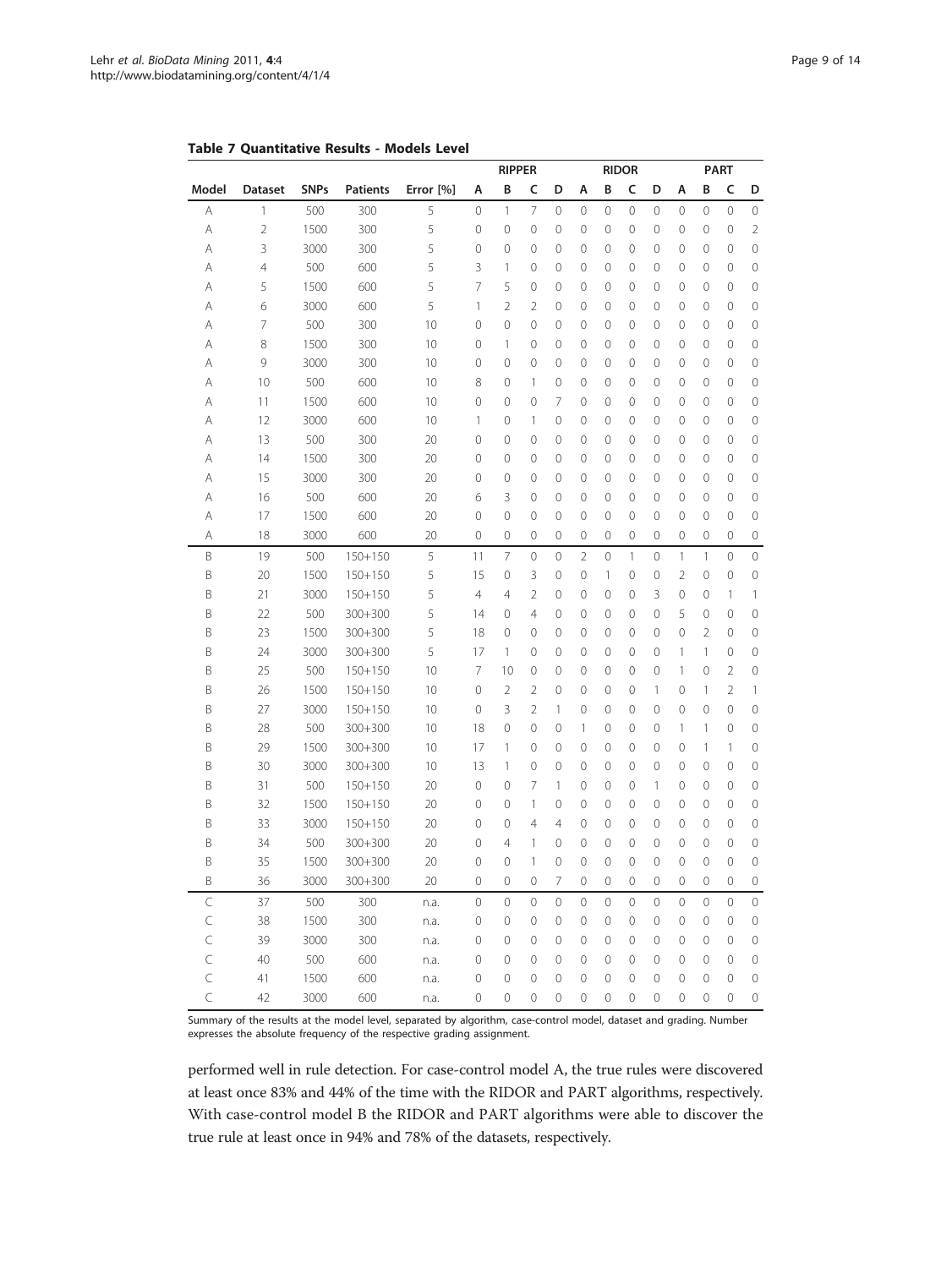<span id="page-9-0"></span>

|              |                |             |             |           |              |              | <b>RIPPER</b>  |                     |                |                | <b>RIDOR</b>   |              |                |                | <b>PART</b>    |                |
|--------------|----------------|-------------|-------------|-----------|--------------|--------------|----------------|---------------------|----------------|----------------|----------------|--------------|----------------|----------------|----------------|----------------|
| <b>Model</b> | <b>Dataset</b> | <b>SNPs</b> | Patients    | Error [%] | А            | В            | c              | D                   | Α              | В              | C              | D            | Α              | B              | C              | D              |
| $\mathsf{A}$ | $\mathbf{1}$   | 500         | 300         | 5         | 44           | 14           | 3              | 0                   | $\overline{4}$ | 6              | $\overline{2}$ | 3            | 12             | 13             | $\overline{2}$ | $\overline{2}$ |
| А            | $\overline{2}$ | 1500        | 300         | 5         | $\circ$      | 36           | 0              | 0                   | $\overline{4}$ | 16             | $\circ$        | 3            | 3              | $\overline{4}$ | $\mathbf{1}$   | $\overline{2}$ |
| Α            | 3              | 3000        | 300         | 5         | $\mathbf{0}$ | $\mathbf{1}$ | 7              | 0                   | 0              | $\mathbf{1}$   | $\mathbf{0}$   | 0            | 0              | 0              | 0              | $\circ$        |
| Α            | 4              | 500         | 600         | 5         | 46           | 14           | 0              | 0                   | 30             | 20             | 0              | 0            | 25             | 28             | 27             | 10             |
| Α            | 5              | 1500        | 600         | 5         | 72           | 0            | 0              | 0                   | 12             | 29             | $\overline{4}$ | $\mathbf{1}$ | $\overline{2}$ | $\overline{4}$ | 3              | $\sqrt{2}$     |
| Α            | 6              | 3000        | 600         | 5         | 28           | 32           | 0              | 0                   | 8              | 27             | $\circ$        | 0            | 12             | 6              | $\overline{2}$ | $\mathbf{1}$   |
| Α            | 7              | 500         | 300         | 10        | 23           | 27           | $\overline{4}$ | 7                   | 2              | 5              | $\circ$        | $\mathbf{1}$ | $\overline{2}$ | 3              | $\overline{2}$ | 0              |
| Α            | 8              | 1500        | 300         | 10        | 19           | 13           | 0              | 3                   | $\overline{2}$ | 12             | 0              | 2            | 2              | $\mathbf{0}$   | $\overline{2}$ | 0              |
| Α            | 9              | 3000        | 300         | 10        | $\mathbf{1}$ | 11           | 12             | 11                  | 0              | $\mathbf{1}$   | 3              | 3            | 0              | $\mathbf{0}$   | 0              | 0              |
| Α            | 10             | 500         | 600         | 10        | 46           | 16           | 0              | 0                   | 11             | 23             | 7              | 0            | 25             | 20             | 11             | $\overline{2}$ |
| Α            | 11             | 1500        | 600         | 10        | 35           | 10           | 15             | 6                   | 6              | 19             | 11             | 2            | 0              | 11             | 16             | 9              |
| A            | 12             | 3000        | 600         | 10        | 48           | 5            | 20             | 0                   | 7              | 7              | $\circ$        | 0            | 0              | 0              | 3              | $\mathbf{1}$   |
| Α            | 13             | 500         | 300         | 20        | 11           | 21           | 8              | 3                   | $\mathbf{1}$   | 4              | 3              | 6            | 0              | $\mathbf{0}$   | 4              | $\overline{2}$ |
| Α            | 14             | 1500        | 300         | 20        | 5            | 1            | 6              | 9                   | 0              | 1              | 3              | 0            | 0              | $\mathbf{0}$   | 0              | 0              |
| Α            | 15             | 3000        | 300         | 20        | 3            | 0            | 1              | 0                   | $\mathbf{1}$   | 0              | $\circ$        | 7            | 0              | $\mathbf{0}$   | 0              | 0              |
| Α            | 16             | 500         | 600         | 20        | 48           | 17           | 7              | 1                   | 8              | 6              | 17             | 4            | 0              | 2              | $\mathbf{1}$   | $\circ$        |
| Α            | 17             | 1500        | 600         | 20        | 25           | 18           | 26             | 2                   | 8              | 4              | 15             | 4            | 0              | $\mathbf{0}$   | 2              | $\overline{4}$ |
| Α            | 18             | 3000        | 600         | 20        | 0            | 19           | 1              | 3                   | 1              | 6              | 2              | 4            | 0              | 0              | $\mathbb{1}$   | 0              |
| B            | 19             | 500         | $150 + 150$ | 5         | 29           | 4            | 3              | 0                   | 8              | 13             | 5              | 5            | 31             | 17             | 9              | $\overline{2}$ |
| B            | 20             | 1500        | $150 + 150$ | 5         | 30           | 6            | 0              | 0                   | 8              | 8              | 7              | 5            | 12             | 13             | 19             | 3              |
| B            | 21             | 3000        | $150 + 150$ | 5         | 27           | 5            | 13             | 8                   | 7              | 5              | 11             | 7            | $\overline{4}$ | 21             | 8              | 8              |
| B            | 22             | 500         | $300 + 300$ | 5         | 36           | 0            | 0              | 0                   | 8              | 35             | 9              | 3            | 41             | 41             | 15             | 10             |
| B            | 23             | 1500        | $300 + 300$ | 5         | 36           | 0            | 0              | 0                   | 9              | 21             | 12             | 5            | 20             | 27             | 11             | $\overline{4}$ |
| B            | 24             | 3000        | $300 + 300$ | 5         | 35           | 1            | 0              | 0                   | 9              | 19             | 10             | 10           | 13             | 22             | 25             | 8              |
| B            | 25             | 500         | $150 + 150$ | 10        | 25           | 11           | 1              | 1                   | 4              | $\overline{4}$ | 17             | 20           | 12             | 20             | 14             | $\mathbb{1}$   |
| B            | 26             | 1500        | $150 + 150$ | 10        | 16           | 5            | 19             | 9                   | 1              | 9              | 14             | 7            | 17             | 13             | 3              | 3              |
| B            | 27             | 3000        | $150 + 150$ | 10        | 18           | 4            | 11             | 14                  | 0              | 14             | $\mathsf 3$    | 9            | 0              | 5              | $\mathbb{1}$   | $\mathbb{1}$   |
| B            | 28             | 500         | $300 + 300$ | 10        | 36           | 0            | 0              | 0                   | 17             | 8              | 9              | 8            | 28             | 18             | 14             | 10             |
| B            | 29             | 1500        | $300 + 300$ | 10        | 35           | 1            | 0              | 0                   | 7              | 14             | 16             | 6            | 7              | 27             | 7              | $\overline{4}$ |
| B            | 30             | 3000        | $300 + 300$ | 10        | 31           | 7            | $\overline{2}$ | 0                   | 7              | 9              | 12             | 9            | 2              | 17             | 14             | $\overline{7}$ |
| B            | 31             | 500         | $150 + 150$ | 20        | 18           | 0            | 13             | 10                  | 4              | 3              | 9              | 5            | 0              | 1              | 3              | $\overline{2}$ |
| B            | 32             | 1500        | $150 + 150$ | 20        | 10           | 8            | 21             | 11                  | $\overline{2}$ | 8              | 5              | 6            | 0              | 1              | 0              | 0              |
| B            | 33             | 3000        | $150 + 150$ | 20        | 9            | 7            | 18             | 2                   | 1              | 2              | 7              | 9            | 0              | 1              | 0              | $\mathbf{1}$   |
| B            | 34             | 500         | $300 + 300$ | 20        | 18           | 17           | 3              | 13                  | 4              | 5              | 18             | 13           | 2              | 1              | 6              | $\mathbf{1}$   |
| B            | 35             | 1500        | $300 + 300$ | 20        | 18           | 0            | 9              | 31                  | $\overline{4}$ | 3              | 12             | 13           | $\overline{2}$ | $\overline{4}$ | 7              | $\overline{2}$ |
| B            | 36             | 3000        | $300 + 300$ | 20        | 16           | 2            | 23             | 20                  | 5              | 3              | 5              | 8            | 1              | 3              | 1              |                |
| $\subset$    | 37             | 500         | 300         | n.a.      | 0            | 0            | $\mathbb O$    | $\mathsf{O}\xspace$ | 0              | 0              | $\mathbf 0$    | $\mathbf 0$  | 0              | 0              | 0              | 0              |
| $\subset$    | 38             | 1500        | 300         | n.a.      | $\circ$      | 0            | 0              | 0                   | 0              | 0              | $\circ$        | 0            | 0              | 0              | 0              | 0              |
| C            | 39             | 3000        | 300         | n.a.      | 0            | 0            | 0              | 0                   | 0              | 0              | $\circ$        | 0            | 0              | 0              | 0              | $\circ$        |
| C            | 40             | 500         | 600         | n.a.      | 0            | 0            | 0              | 0                   | 0              | 0              | $\circ$        | 0            | 0              | 0              | 0              | $\circ$        |
| С            | 41             | 1500        | 600         | n.a.      | 0            | 0            | 0              | 0                   | 0              | 0              | $\circ$        | 0            | 0              | 0              | 0              | $\circ$        |
| $\subset$    | 42             | 3000        | 600         | n.a.      | 0            | 0            | 0              | 0                   | 0              | 0              | $\circ$        | 0            | 0              | 0              | 0              | 0              |

Summary of the results at the rules level, separated by algorithm, case-control model, dataset and grading. Number expresses the absolute frequency of the respective grading assignment.

When deviations (Grades B - D) from the true case rules were allowed, all algorithms performed with high discovery rates. Overall the case rules of case-control model B were slightly better discovered by all three algorithms, compared to the case rules of case-control model A. None of the methods detected for the rules of model C a false positive finding.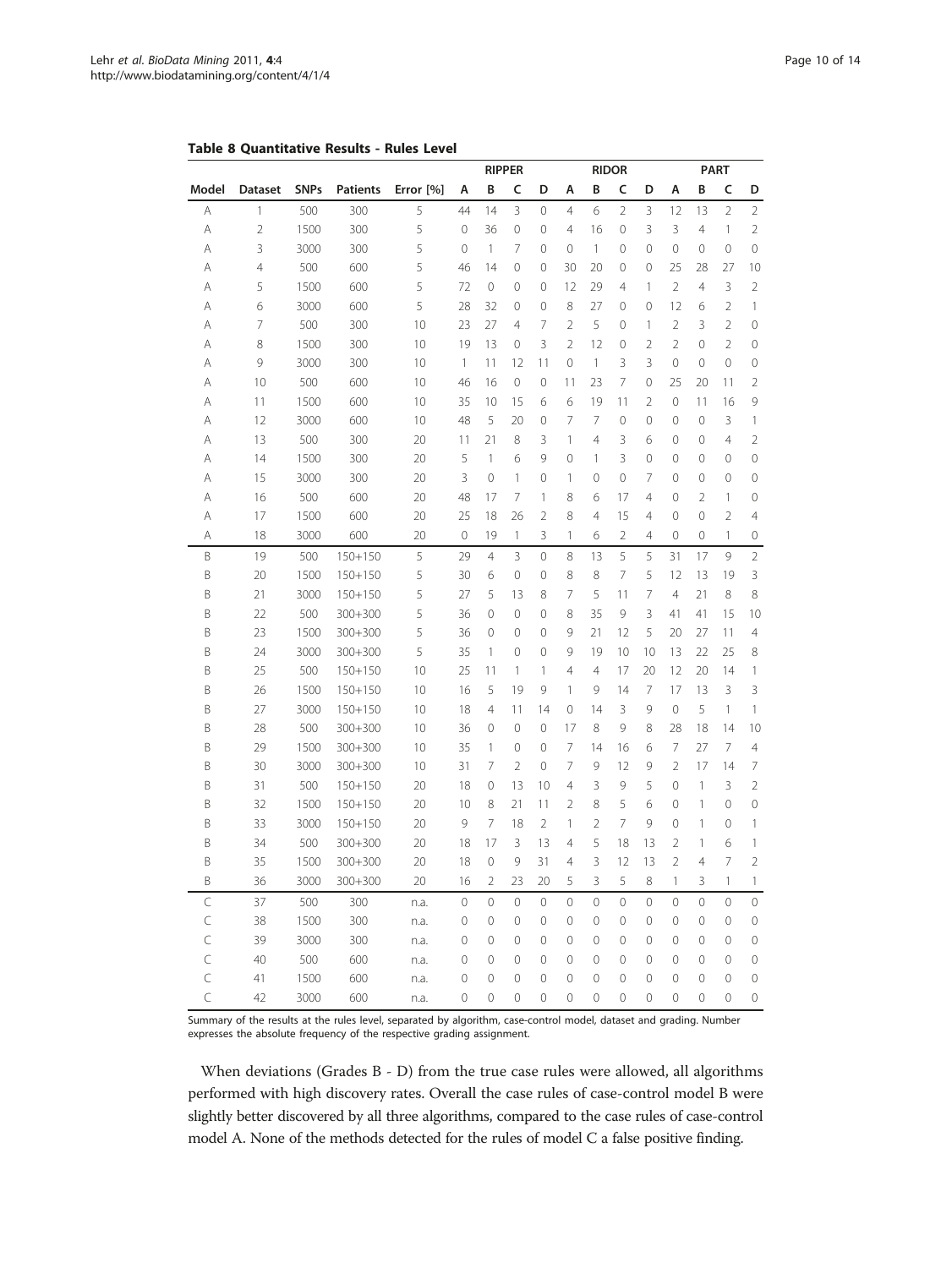<span id="page-10-0"></span>

| Table 9 Quantitative Results - Attributes Level |  |  |  |  |  |
|-------------------------------------------------|--|--|--|--|--|
|-------------------------------------------------|--|--|--|--|--|

|              |                |             |                 |           | <b>RIPPER</b> |              |         |          |              | <b>RIDOR</b>   |                     |         |         | <b>PART</b>  |             |                     |  |
|--------------|----------------|-------------|-----------------|-----------|---------------|--------------|---------|----------|--------------|----------------|---------------------|---------|---------|--------------|-------------|---------------------|--|
| Model        | <b>Dataset</b> | <b>SNPs</b> | <b>Patients</b> | Error [%] | А             | В            | C       | D        | Α            | В              | C                   | D       | Α       | В            | C           | D                   |  |
| $\mathsf{A}$ | $\mathbb{1}$   | 500         | 300             | 5         | 1             | 0            | $\circ$ | 0        | 0            | $\mathbf{1}$   | $\mathsf{O}\xspace$ | $\circ$ | 0       | $\mathbf{1}$ | $\mathbf 0$ | 0                   |  |
| Α            | $\overline{2}$ | 1500        | 300             | 5         | 1             | 0            | 0       | 0        | 1            | 0              | 0                   | 0       | 0       | 1            | 0           | 0                   |  |
| Α            | $\mathsf 3$    | 3000        | 300             | 5         | 0             | 1            | 0       | 0        | 0            | $\mathbf{1}$   | $\circ$             | $\circ$ | 0       | 0            | 0           | $\circ$             |  |
| А            | $\overline{4}$ | 500         | 600             | 5         | 1             | $\mathbf{0}$ | 0       | 0        | 1            | 0              | $\circ$             | $\circ$ | 1       | 0            | 0           | $\mathbf{1}$        |  |
| А            | 5              | 1500        | 600             | 5         | 1             | 0            | 0       | 0        | 1            | 0              | $\circ$             | $\circ$ | 0       | 1            | 0           | $\circ$             |  |
| А            | 6              | 3000        | 600             | 5         | 1             | 0            | 0       | 0        | 1            | 0              | $\circ$             | $\circ$ | 0       | 1            | 0           | $\circ$             |  |
| А            | 7              | 500         | 300             | 10        | 1             | 0            | 0       | 0        | 0            | 1              | $\circ$             | $\circ$ | 0       | 1            | 0           | $\circ$             |  |
| А            | $\,8\,$        | 1500        | 300             | 10        | 1             | 0            | 0       | 0        | 1            | 0              | $\circ$             | $\circ$ | 0       | 1            | 0           | $\circ$             |  |
| А            | 9              | 3000        | 300             | 10        | 1             | 0            | 0       | 0        | 0            | 1              | $\circ$             | $\circ$ | 0       | 0            | 0           | $\mathbf{1}$        |  |
| А            | 10             | 500         | 600             | 10        | 1             | 0            | 0       | 0        | 1            | 0              | $\circ$             | $\circ$ | 1       | 0            | 0           | $\circ$             |  |
| А            | 11             | 1500        | 600             | 10        | 1             | 0            | 0       | 0        | 1            | 0              | $\circ$             | $\circ$ | 0       | 1            | 0           | $\circ$             |  |
| Α            | 12             | 3000        | 600             | 10        | 1             | 0            | 0       | 0        | 0            | 1              | $\circ$             | $\circ$ | 0       | 1            | 0           | $\circ$             |  |
| Α            | 13             | 500         | 300             | 20        | 1             | $\mathbf{0}$ | 0       | 0        | 0            | 1              | $\circ$             | $\circ$ | 0       | 1            | 0           | $\circ$             |  |
| Α            | 14             | 1500        | 300             | 20        | 0             | 1            | 0       | 0        | 0            | 1              | $\circ$             | $\circ$ | 0       | 0            | 0           | 1                   |  |
| Α            | 15             | 3000        | 300             | 20        | 0             | 1            | 0       | 0        | 0            | 1              | $\circ$             | $\circ$ | 0       | 0            | 0           | $\mathbf{1}$        |  |
| A            | 16             | 500         | 600             | 20        | 1             | 0            | 0       | 0        | 1            | 0              | $\circ$             | $\circ$ | 0       | 1            | 0           | $\circ$             |  |
| Α            | 17             | 1500        | 600             | 20        | 1             | 0            | 0       | 0        | 1            | 0              | $\circ$             | $\circ$ | 0       | 1            | 0           | $\circ$             |  |
| A            | 18             | 3000        | 600             | 20        | 1             | 0            | 0       | 0        | 0            | 1              | 0                   | $\circ$ | 0       | 0            | 1           | 0                   |  |
| B            | 19             | 500         | $150 + 150$     | 5         | 1             | 0            | 0       | 0        | $\mathbf{1}$ | $\circledcirc$ | 0                   | $\circ$ | $\circ$ | 1            | 0           | $\mathsf{O}\xspace$ |  |
| B            | 20             | 1500        | $150 + 150$     | 5         | 1             | 0            | 0       | 0        | 1            | 0              | 0                   | $\circ$ | 0       | 1            | 0           | $\circ$             |  |
| B            | 21             | 3000        | $150 + 150$     | 5         | 1             | 0            | 0       | 0        | 1            | 0              | 0                   | $\circ$ | 0       | 1            | 0           | $\circ$             |  |
| B            | 22             | 500         | $300 + 300$     | 5         | 1             | 0            | 0       | 0        | 1            | 0              | 0                   | $\circ$ | 0       | 1            | 0           | $\circ$             |  |
| B            | 23             | 1500        | $300 + 300$     | 5         | 1             | $\mathbf{0}$ | 0       | 0        | 1            | 0              | 0                   | $\circ$ | 0       | 1            | 0           | $\circ$             |  |
| B            | 24             | 3000        | $300 + 300$     | 5         | 1             | $\mathbf{0}$ | 0       | 0        | 0            | 1              | 0                   | 0       | 0       | 1            | 0           | $\circ$             |  |
| B            | 25             | 500         | $150 + 150$     | 10        | 1             | $\mathbf{0}$ | 0       | 0        | 0            | 0              | 1                   | 0       | 0       | 1            | 0           | $\circ$             |  |
| B            | 26             | 1500        | $150 + 150$     | 10        | 0             | 1            | 0       | 0        | 1            | 0              | 0                   | $\circ$ | 0       | 1            | 0           | $\circ$             |  |
| B            | 27             | 3000        | $150 + 150$     | 10        | 0             | 0            | 1       | 0        | 0            | 0              | 1                   | 0       | 0       | 1            | 0           | $\circ$             |  |
| B            | 28             | 500         | $300 + 300$     | 10        | 1             | 0            | 0       | 0        | 1            | 0              | 0                   | $\circ$ | 0       | 1            | 0           | $\circ$             |  |
| B            | 29             | 1500        | $300 + 300$     | 10        | 1             | $\mathbf{0}$ | 0       | 0        | 1            | 0              | 0                   | $\circ$ | 0       | 1            | 0           | $\circ$             |  |
| B            | 30             | 3000        | $300 + 300$     | 10        | 1             | 0            | 0       | 0        | 1            | 0              | 0                   | 0       | 0       | 1            | 0           | $\circ$             |  |
| В            | 31             | 500         | $150 + 150$     | 20        | 0             | 1            | 0       | 0        | 1            | 0              | 0                   | 0       | 0       | 0            | 1           | $\circ$             |  |
| В            | 32             | 1500        | $150 + 150$     | 20        | 0             | 0            | 1       | 0        | 0            | 1              | 0                   | 0       | 0       | 0            | 1           | $\circ$             |  |
| B            | 33             | 3000        | $150 + 150$     | 20        | 0             | $\mathbf{0}$ | 1       | 0        | 0            | 1              | 0                   | $\circ$ | 0       | 0            | 1           | 0                   |  |
| B            | 34             | 500         | $300 + 300$     | 20        | 0             | 1            | 0       | 0        | 1            | 0              | 0                   | $\circ$ | 0       | 1            | 0           | $\circ$             |  |
| B            | 35             | 1500        | $300 + 300$     | 20        | 0             | 1            | $\circ$ | 0        | 1            | $\circ$        | 0                   | $\circ$ | 0       | 1            | 0           | 0                   |  |
| В            | 36             | 3000        | $300 + 300$     | 20        | $\theta$      |              | 0       | $\theta$ |              | 0              | 0                   | 0       | 0       | 0            |             | 0                   |  |
| $\subset$    | 37             | 500         | 300             | n.a.      | 0             | $\circ$      | 0       | 0        | $\circ$      | 0              | 0                   | 0       | 0       | 0            | 0           | 0                   |  |
| $\subset$    | 38             | 1500        | 300             | n.a.      | 0             | 0            | 0       | 0        | $\circ$      | 0              | 0                   | 0       | 0       | 0            | 0           | 0                   |  |
| C            | 39             | 3000        | 300             | n.a.      | 0             | 0            | 0       | 0        | $\circ$      | 0              | 0                   | 0       | 0       | 0            | 0           | 0                   |  |
| C            | 40             | 500         | 600             | n.a.      | 0             | 0            | 0       | 0        | $\circ$      | 0              | 0                   | 0       | 0       | 0            | 0           | 0                   |  |
| $\subset$    | 41             | 1500        | 600             | n.a.      | 0             | 0            | 0       | 0        | $\circ$      | 0              | 0                   | $\circ$ | 0       | 0            | 0           | 0                   |  |
| $\subset$    | 42             | 3000        | 600             | n.a.      | 0             | 0            | 0       | 0        | 0            | 0              | 0                   | $\circ$ | 0       | 0            | 0           | 0                   |  |

Summary of the results at the attribute level, separated by algorithm, case-control model, dataset and grading. A "1" reflects an affiliation to the respective grading, whereas a "0" reflects no affiliation.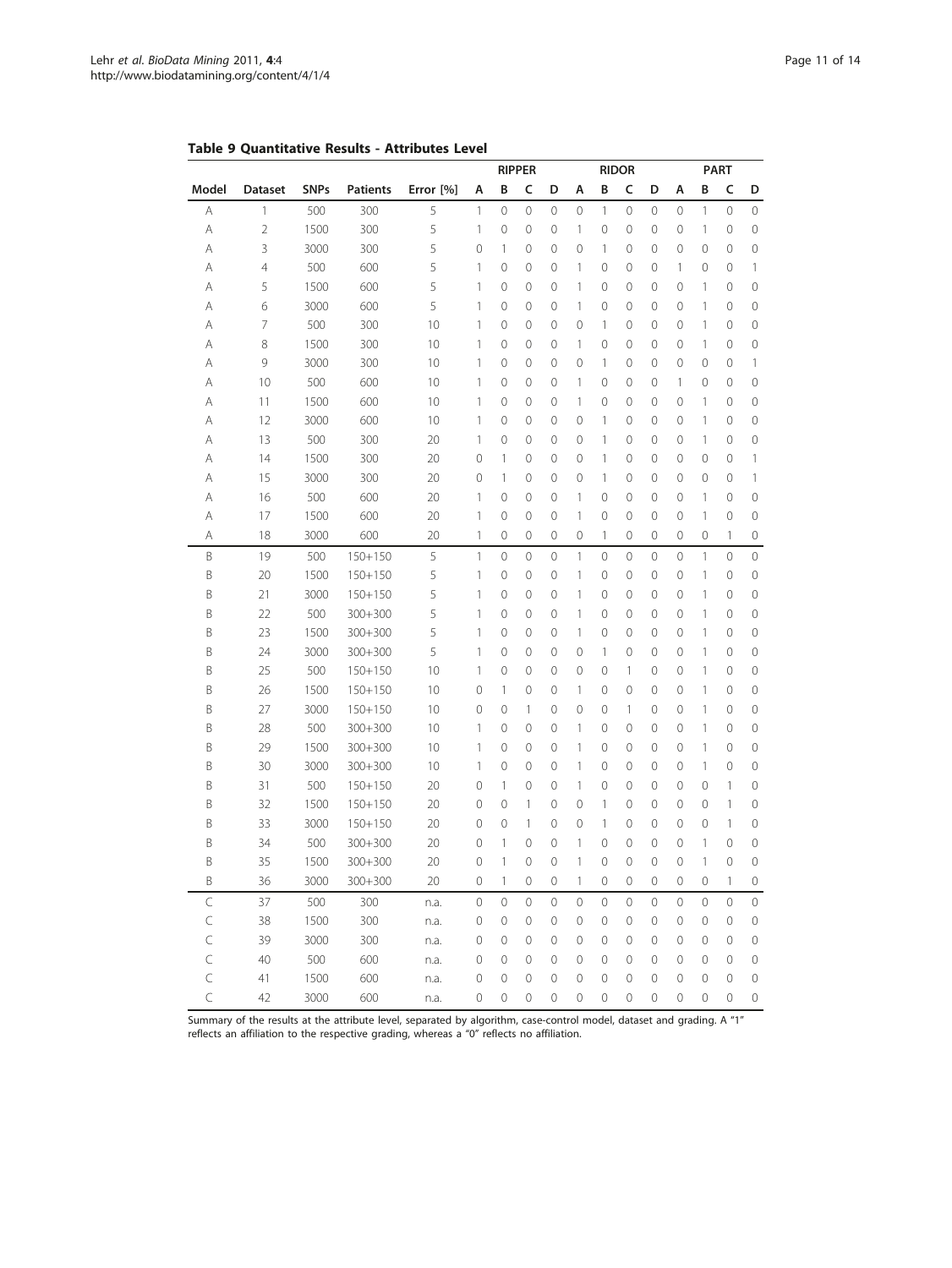Table [8](#page-9-0) provides a detailed summary of rule level algorithm performance. All algorithms performed worse in rule detection if the power of the dataset decreased, i.e. less subjects and/or more SNPs and/or higher FP/FN rates.

# Attributes Level Analyses

At the attributes level, the RIPPER algorithm performed well. RIPPER yielded an "A" grade (all attributes present and ranked as the top 2 (model A) or the top 4 (model B) attributes) in 83% of the time with case-control model A and 56% of the time with case-control model B (Table [6\)](#page-7-0). The RIDOR algorithm demonstrated satisfactory performance at the attribute level with 50% and 72% of the datasets yielding an "A" grade in case-control models A and B, respectively. The PART algorithm did not perform as well. With case-control model A, the grade "A" designation occurred only 11% of the time and with case-control model B, the "A" grade did not get assigned to any of the outputs. For model C, all grading (A-D) were zero across all methods.

Table [9](#page-10-0) provides a detailed summary of attribute level algorithm performance. All algorithms performed worse in attribute detection, if the power of the dataset decreased, i.e. less subjects and/or more SNPs and/or higher FP/FN rates.

# **Discussion**

At the model level, the RIPPER algorithm outperformed the other two evaluated algorithms. RIPPER discovered the true model (grade "A") or a slight variation of the true model (grade "B")  $>40\%$  of the time with case-control model A and  $>70\%$  of the time with case-control model B. The RIDOR and PART algorithms were not able to detect the true case-control model A. Even under less stringent conditions of evaluation (Grade B), allowing minor deviations from the true model, the two algorithms were not able to discover the true case-control model. For case-control model B the RIDOR and PART algorithms performed better, however, RIPPER still outperformed the two. In general, the RIDOR and PART algorithms tended to build overly complex prediction models with a median of 2 to 3 times more predictors compared to the RIPPER algorithm. This complexity was probably caused by the nature of the algorithm. The PART algorithm derives rules from decision trees and decision trees tend to build overly complex models [\[12](#page-13-0)]. With the RIDOR algorithm, the "exception from the exception" principle is utilized for data investigation, this may not be appropriate to analyze complex gene-gene or gene-environment interactions.

All three algorithms performed well in detecting case-control rules. As with model level analyses, the RIPPER algorithm was superior to the RIDOR and PART algorithms in rule level analyses. The RIPPER algorithm discovered rules at a much higher frequency, even when corrected for the number of options tested (Table [3\)](#page-4-0). If the frequency of each rule is counted and the rules ordered according to their frequencies (analogous to the attribute level analyses), the RIPPER algorithm identified more topranked rules than the other two algorithms.

At the attribute level, the RIPPER algorithm performed slightly better than RIDOR. The RIPPER algorithm discovered and top-ranked the true attributes 83% and 56% of the time for case-control models A and B, respectively. In contrast, the RIDOR algorithm discovered and top-ranked the true attributes 50% and 72% of the time for case-control models A and B, respectively. The PART algorithm performed the worst of the three algorithms but still identified the true attributes 72% and 78% of the time for case-control models A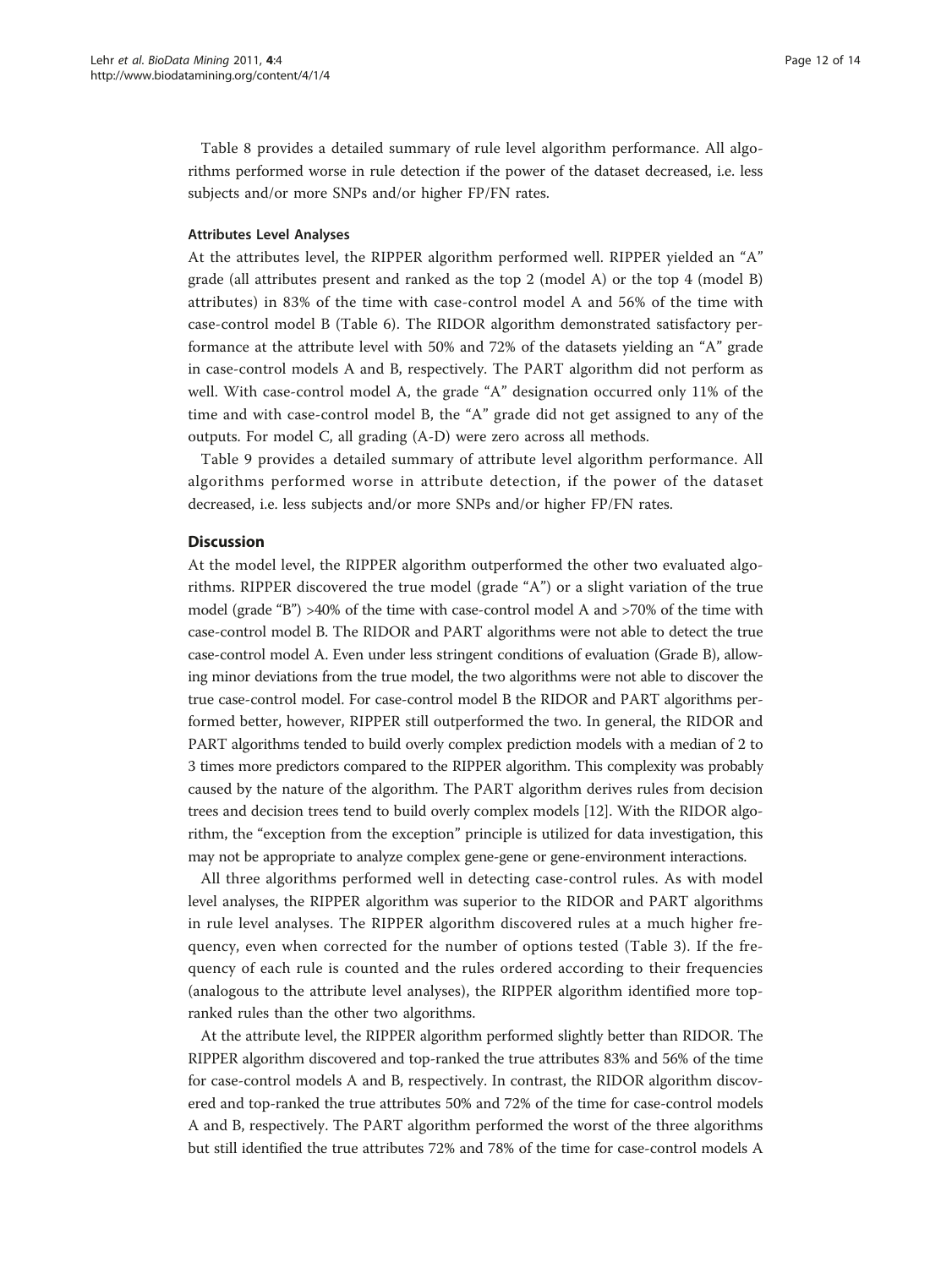and B, respectively. The PART algorithm did not rank the true attributes in the top 2 (model A) or 4 (model B) as consistently as the RIPPER and RIDOR algorithms.

In addition to the two case-control models A and B datasets without relationships between genotypes and phenotypes (model C, "null model") were also tested. The null model results were not useful in further discriminating between the three rule based classifiers. For all datasets and with all methods, no false positive number of models, attributes or rules were identified. Nevertheless, the models derived from the "null model" datasets showed that the median number of attributes per model was twice as high compared to the real case-control models A and B. The number of attributes per model might therefore be a mechanism to discriminate true models from false positive models.

The RIPPER algorithm appears to be superior to the PART and RIDOR algorithm at all levels: models, rules and attributes. The tested set of algorithm options (Table [3](#page-4-0)) provides an adequate toolset for comparison; however, this work could be expanded and further optimized using simulated and non-simulated data.

Based on the analysis presented, questions may arise on how to best translate the rule based classifier into practice and how to apply the classifiers to non-simulated data. In data analysis practice, one would apply a selected classifier, preferably RIPPER, to one dataset with a battery of options, e.g. as provided in Table [3](#page-4-0). Thus, for RIPPER this would result in 18 different models, one for each setting. For each of the 18 models standard statistics, e.g. numbers of rules, sensitivity, specificity, accuracy, etc., are provided. The next steps would be mainly triggered by the purpose of the analysis, depending on whether the analyst aims to use the classifiers as model builders or as filters. If the classifier is to be used for model building, the revealed models should be further investigated, e.g. by thorough review considering statistics such as sensitivity, specificity and complexity of the models. If classifiers are to be used as filters for attributes, similar procedures as described in the methods section could be applied. Additional research is required regarding practical considerations and evaluation methods, such as cross validation or external prediction.

In the presented analyses, the size of the datasets tested was limited to 3000 SNPs and 600 patients. Technically, rule based classifiers are neither limited by number of SNPs nor by number of patients. Thus, the methods should be scalable to whole genome levels. However, the size of the dataset analyzed in WEKA may be limited by the available computational memory and has to be taken into account.

# Conclusions

The current analyses substantiate the utility of rule based classifiers such as RIPPER, RIDOR and PART for the detection of gene-gene and gene-environment interactions in genetic association studies. These methods could provide a valuable new method, complementing existing approaches, in the analysis of genetic association studies. The methods provide an advantage in being able to handle both categorical and continuous variable types, and since the outputs of the analyses are easy to interpret the rule based classifier approach could quickly generate testable hypotheses for further evaluation. In addition, since the algorithms are computationally inexpensive to run, they may serve as valuable tools for preselection of attributes to be used in more complex, computationally intensive approaches such as MDR. Whether used in isolation or in conjunction with other tools, rule based classifiers are an important addition to the armamentarium of tools available for analyses of complex genetic association studies.